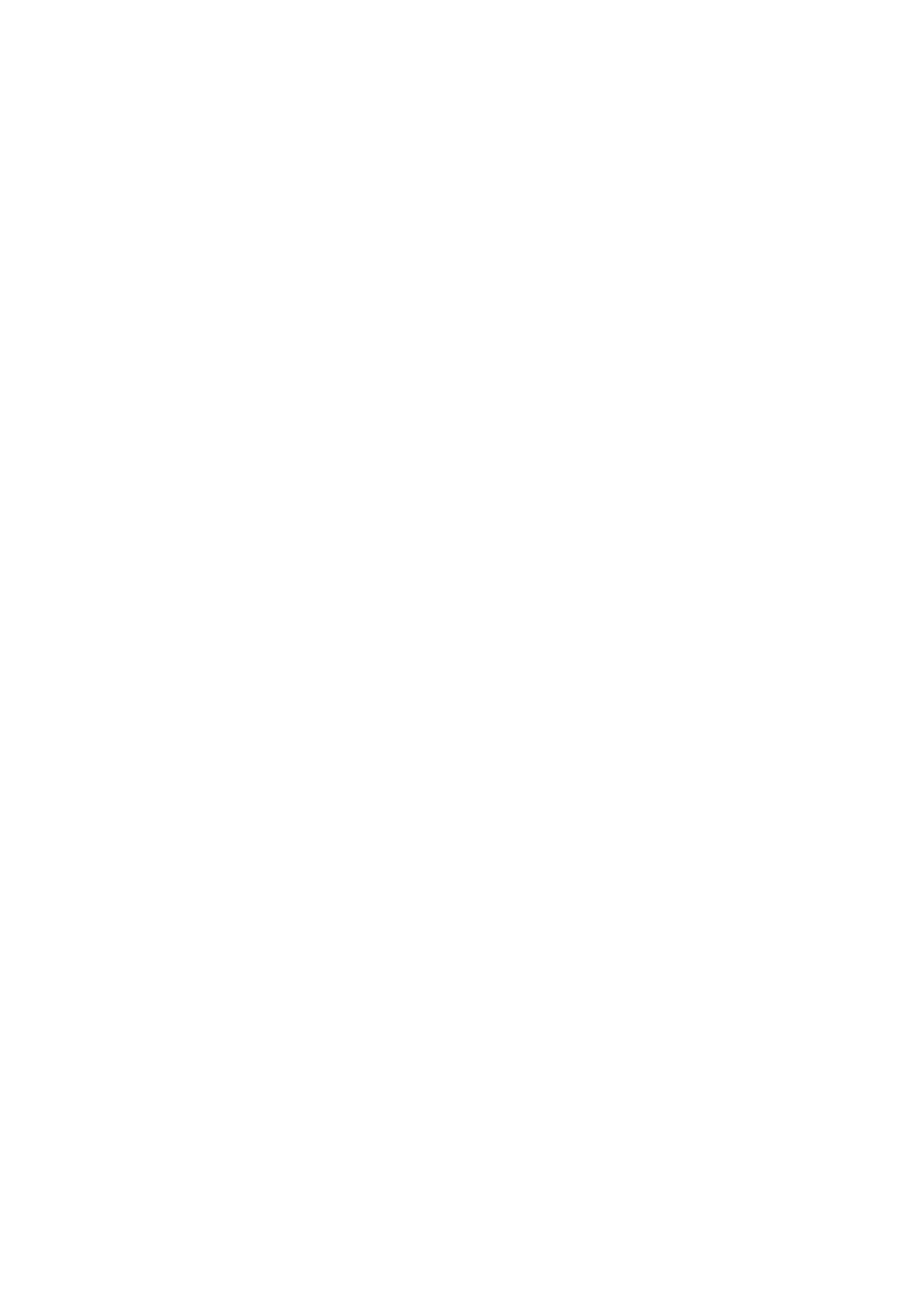# **Contents**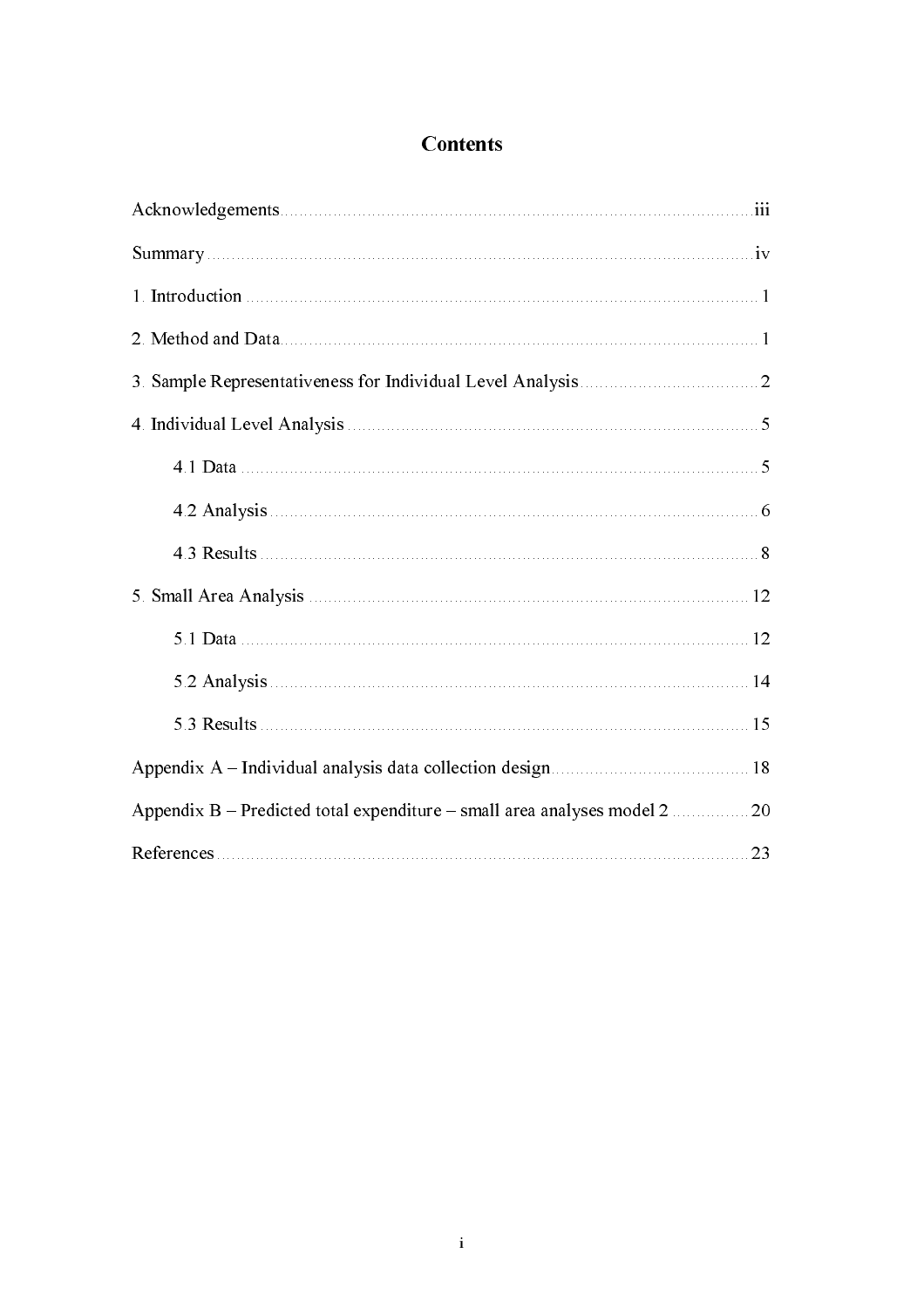# Index of Tables

| No.            | Title                                                    | Page No.       |
|----------------|----------------------------------------------------------|----------------|
|                | Permanent admissions to care homes                       | 3              |
| 2              | Dependency of individuals admitted to care homes, 1995   |                |
|                | and 2005                                                 | 3              |
| 3              | Home care clients                                        | $\overline{4}$ |
| $\overline{4}$ | Two-part model for predicting cost of SSD-funded         |                |
|                | services (individual analysis)                           | 10             |
| 5              | Linear approximations for predicting cost of services    | 11             |
| 6              | Construction of local authority census counts for FSS    |                |
|                | indicators                                               | 11             |
|                | Councils in the small area sample                        | 13             |
| 8              | Unit costs                                               | 13             |
| 9              | Estimation of expenditure per ward as a rate per head of |                |
|                | population 65 plus                                       | 15             |
| 10             | Estimation of total expenditure per ward                 | 16             |
| 11             | Descriptive statistics of ward level variables           | 16             |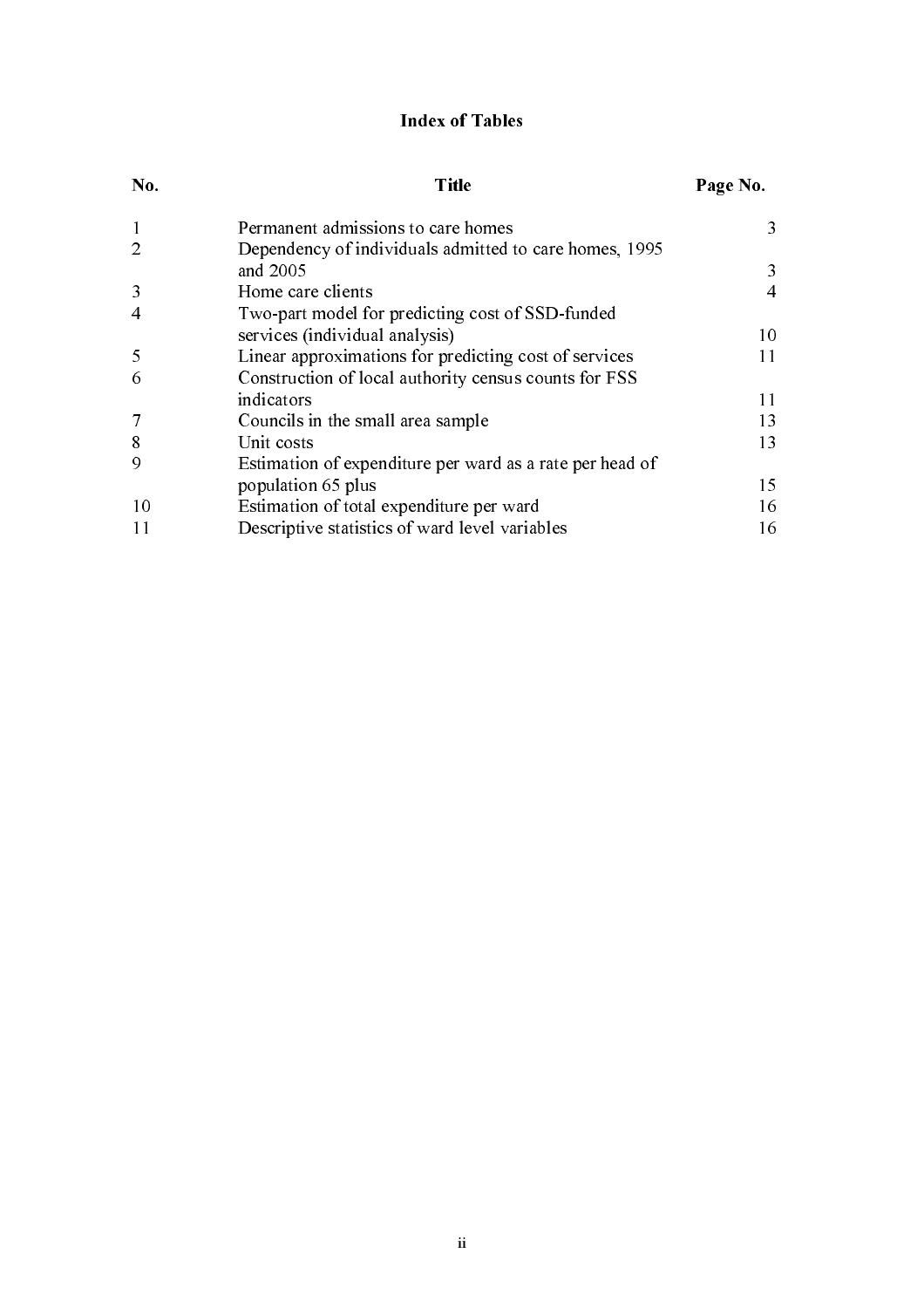## Acknowledgements

This study was funded by the Department of Health. We would like to thank the local authorities which agreed to participate in this study; NOP World who managed the main data collection; Paul Dixon for his advice and for organising the small area data collection; and Raphael Wittenberg, Becky Henderson, Philip Witcherley and other members of the advisory group for all their help and advice. The views expressed in this report are those of the authors and are not necessarily those of the Department of Health.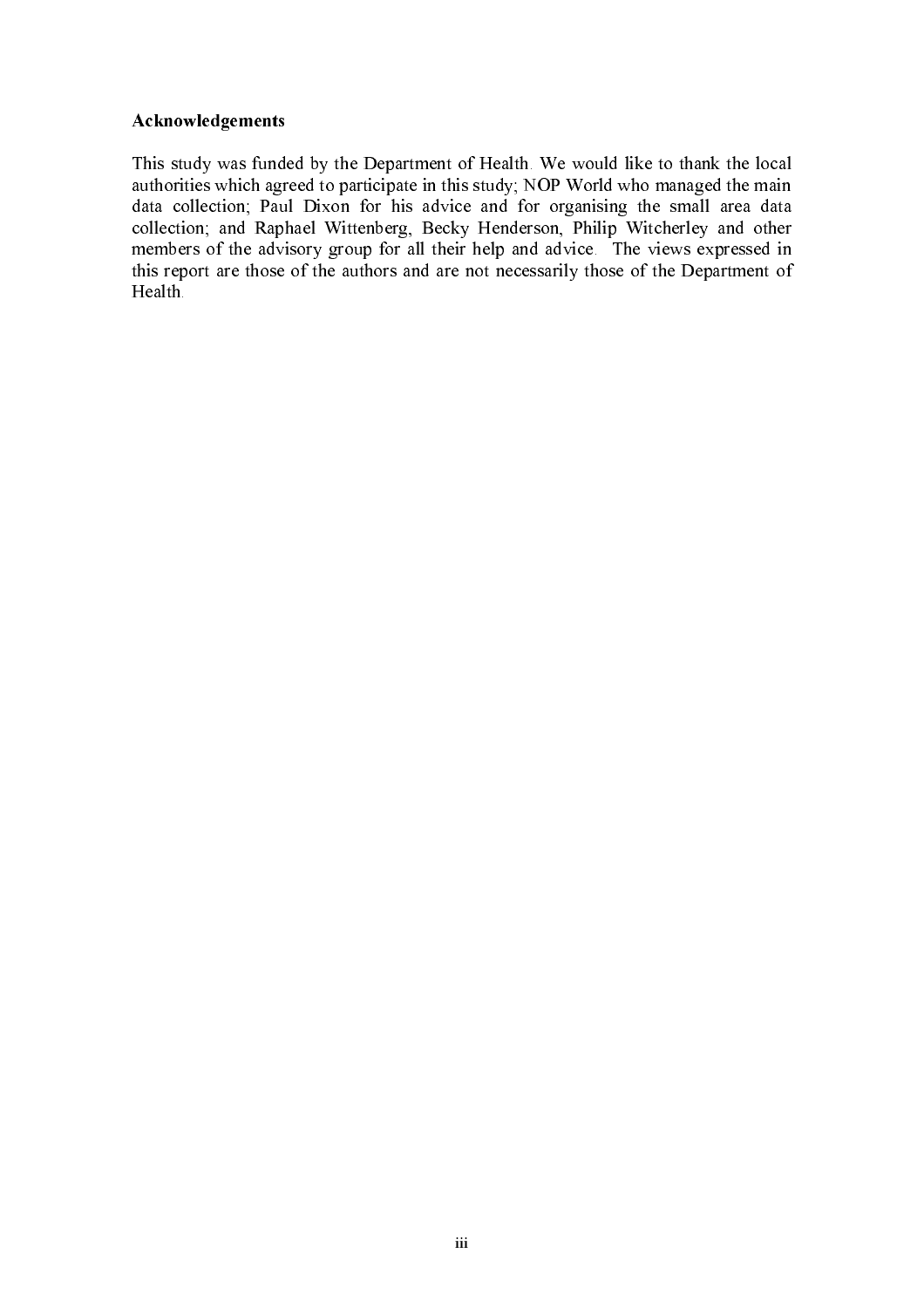## Summary

- 1. This paper reports on options for an improved and updated formula for the formula spending share (FSS) for PSS for older people.
- 2. Two approaches were adopted. First, individual level analyses used information about older people in receipt and not in receipt of services. This approach required the collection of data from a sample of care home admissions and home care service users. Second, small area analyses used information about service receipt on an area basis.
- 3. The individual analysis drew on data provided by 16 local authorities. Delays at the start of the project and problems in data collection mean that, at this stage, individual analyses are based on a dataset of admissions to care homes in the mid 1990s, adjusted to reflect the characteristics of current admissions. This was combined with data about current home care recipients and GHS data about non-service users.
- 4. Data on 547 care home admissions and 388 people in receipt of domiciliary care have been received. By September we will have data on 998 care home admission, if information is received on all those who gave consent. By September we will also have data from a maximum of 397 people in receipt of domiciliary services, if complete information is provided from all those surveyed. We aim to re-estimate this option in September using entirely 2005 survey data.
- 5. The principal technical problem in using the re-weighted 1995 data on admissions as the basis of the formulae modelling was estimating who would have received Pension Credit in 1995. Further details are given on pages 6 and 7.
- 6. Logistic and OLS analyses identified the characteristics associated firstly with receipt of services and secondly with the costs of those services. The best fitting linear equations, which provided very similar results to the theoretical model, were used to generate proposed formulae.
- 7. Three formulae were estimated based on central and upper and lower assumptions about Pension Credit receipt. The formulae all included:
	- Age  $(80-84 \text{ and } 85+)$ <br>• Household characteri
	- Household characteristics (Single pensioner living with others)<br>• Tenure (Renting)
	- Tenure (Renting)
	- Limiting longstanding illness<br>• Benefits (receipt of Pension C
	- Benefits (receipt of Pension Credit and AA/DLA)
- 8. The small area analysis draws on service use provided by 17 local authorities. It is based on 76,325 older social service users in 784 wards. This was combined with ward level census data, area information about benefit receipt and other nationally available information about CSSRs, including earnings and the area cost adjustment.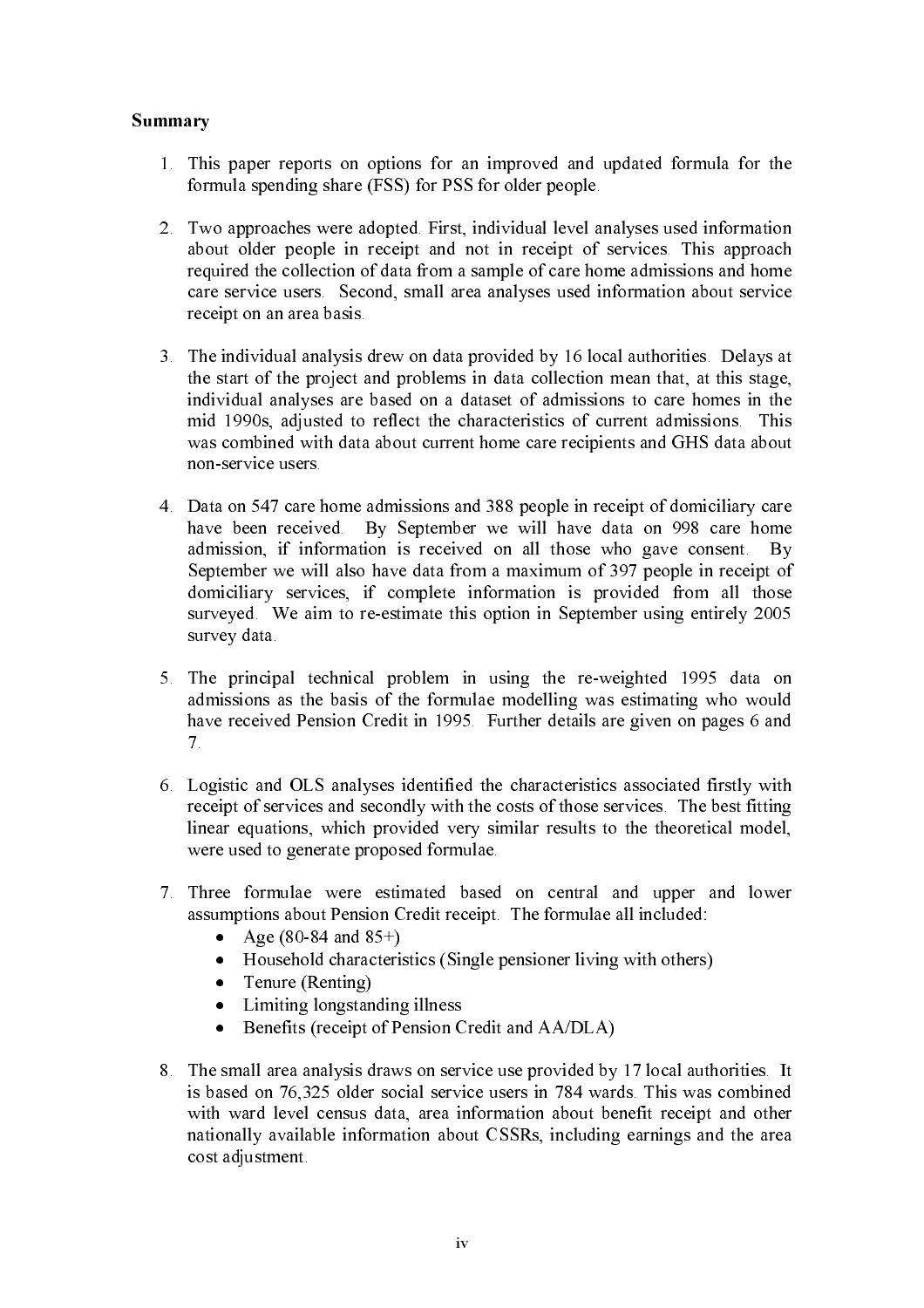- 9. Demand functions were estimated using multilevel random effects models with a service 'price' indicator as an explanatory variable. This price was derived as the service weighted local unit cost (deflated by the ACA to account for input cost differences) over the service weighted national cost.
- 10. Two models were estimated, one based on rates per head of population 65 plus and the second on total spend and numbers. The formula based on the former included:
	- Age  $(90+)$
	- Household characteristics (Single person households)
	- Tenure (Renting)<br>• Benefits (receipt)
	- Benefits (receipt of Pension Credit and AA)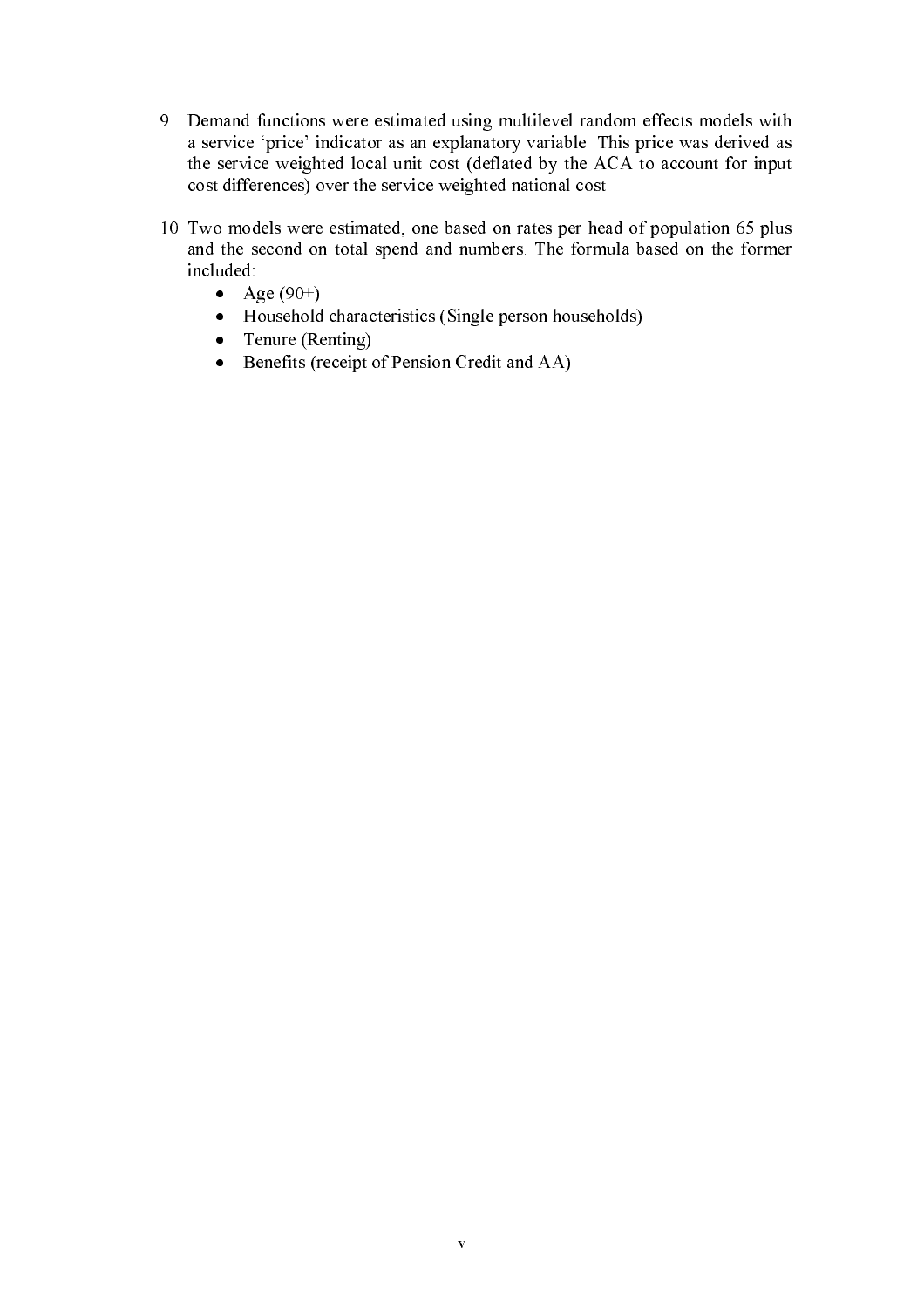# 1. Introduction

This paper reports the interim findings of a study of social services for older people in England. The aim of the study is to produce options for an improved and updated formula for the formula spending share (FSS) which is used to allocate central government funding to councils with social service responsibilities (CSSRs), concentrating on the needs component. We do not present here principles or details of the approaches used, which will be provided in the final report, but focus on the calculation of the formulae.

The approach to determining the needs component for the FSS formula involves the prediction of demand for social services on the basis of an estimate of the number of people living in a CSSR area who might be expected to need services under a standard level of service. The development of services in recent years indicated that up-to-date information was needed, and since sources of secondary data such as the General Household Survey (GHS) are incomplete, new data collections were required. Two approaches were adopted. First, individual level analyses required information about older people in receipt and not in receipt of services. Second, small area analyses required information about service receipt by individuals in specific areas (usually wards) with known characteristics.

We start by describing the data collections and a discussion about the representativeness of these data before describing first the results of the individual level analyses and then the small area analyses.

# 2. Method and Data

The data collection for the individual level analyses comprised a sample of admissions to care homes and a sample of people currently receiving home care. The study of admissions to care homes followed the design of the successful survey of admissions conducted in 1995 for input into the calculations of the Standard Spending Assessment formulae (Bebbington et al., 1996), using similar questionnaires to collect information on the needs-related and financial circumstances of those admitted. The questionnaires were completed by local authority staff from the information collected in the care and financial assessments, subject to the older person's consent. The home care survey employed a personal interview with the older person or a proxy. In some authorities, individual information about the respondent's financial circumstances was obtained from the financial assessment, subject to the older person's consent. The home care survey questionnaires were designed to be compatible with the questionnaires for the survey of admissions and the relevant questions in the GHS. NOP World conducted the fieldwork for the two surveys.

The surveys of admissions to care homes and of home care recipients were planned to yield usable samples of 1200 admissions and 600 individuals receiving home care. The data from these surveys would then be combined with the data in the 2001-02 General Household Survey on people aged 65 and over who were not receiving home care. However, although 16 local authorities were eventually recruited for the study, which should have been sufficient to yield the required number of questionnaires, fewer completed questionnaires were obtained than expected in both surveys. In the survey of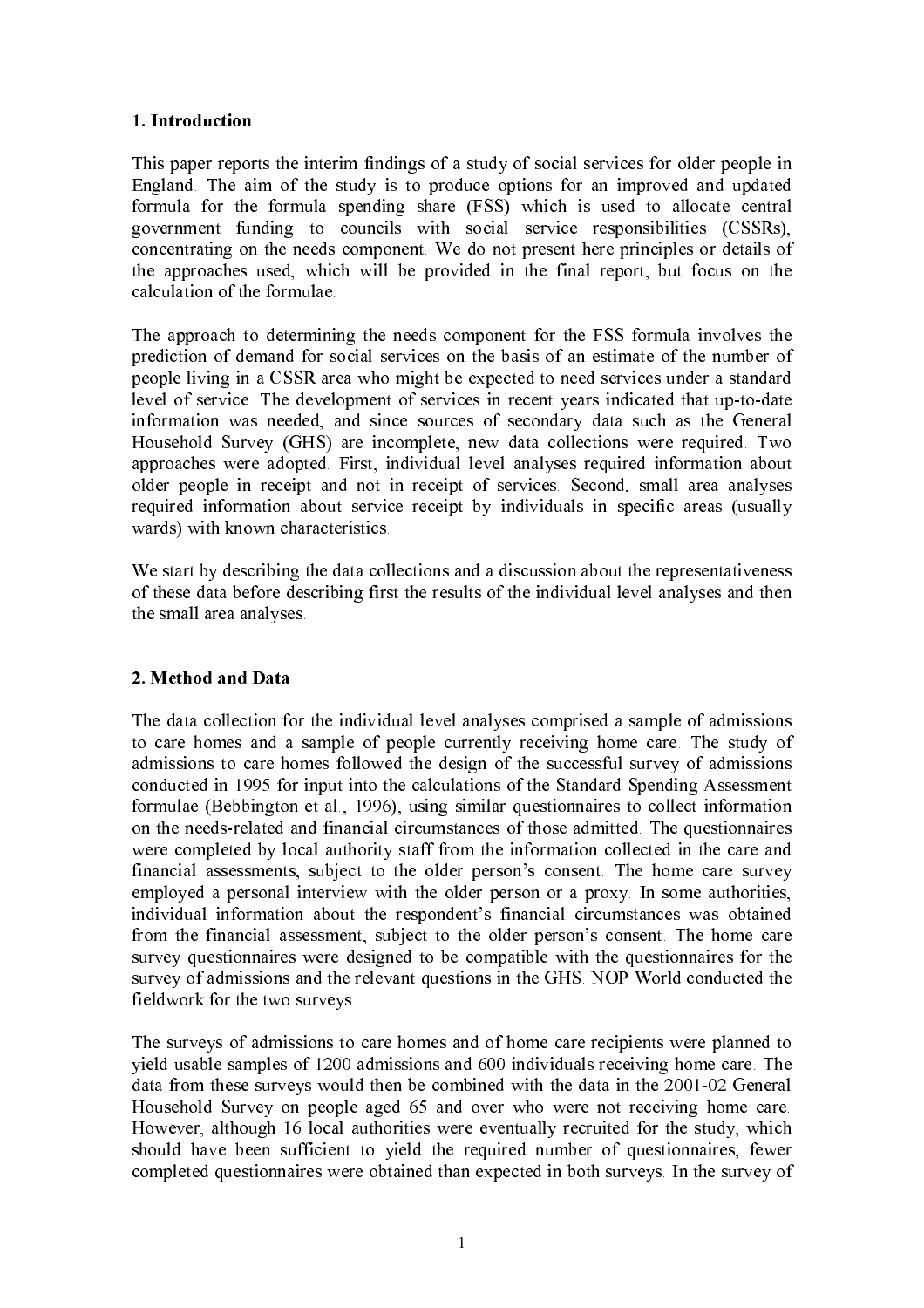admissions, the number of admissions identified by the participating authorities was much lower than the expected number, and delays in the fieldwork reduced the number of usable returns available for the current report. In the home care survey, three of the selected local authorities withdrew, including two counties, and there was a substantially larger refusal rate than predicted. The sampling fraction used in the home care survey was increased to allow for the higher refusal rate, where possible, and additional samples of home care clients were selected in three of the participating authorities. However, only two-thirds of the planned number of completed interviews could be obtained. In addition, in six of the participating authorities financial information was collected from local authority records following the interview, and delays in collecting this information reduced the number of usable returns available for this report. Appendix A describes the sample design and adjustments made in more detail.

Following discussions with the Steering Group, it was agreed to adopt two approaches to the shortfall in the number of cases available for the current report. For admissions to care homes, the data from the 1995 survey of admissions to care homes would be used in place of the 2005 survey, reweighted to reflect the distribution of types of authority and the dependency profile of individuals admitted to care homes in 2005. It should be noted that the 1995 data did not include unitary authorities, and so unitary authorities have had to be combined with counties in the weighting procedure for care homes. For home care clients the data available from the survey would be augmented with the data available in the 2001-02 General Household Survey.

The fieldwork for the surveys is continuing in order to increase the number of usable cases, and the final report in September 2005 will be based on an analysis of data collected in the 2005 survey of admissions to care homes.

For the small area analysis service receipt data were drawn from local authority information systems. This involved the collection of information on the numbers of clients, service volumes and expenditure, aggregated to the postcode, ward or local authority level. The collection of data on older people was undertaken by Secta Consulting as part of their study on younger adults, and the data were transferred to the PSSRU for analysis. Section 5 describes the data used for the small area analysis in some detail.

### 3. Sample Representativeness for Individual Level Analysis

Problems in the data collection for the individual level analysis raise the question whether the data are nationally representative. Table 1 compares the returns in the survey of admissions to care homes with the latest national figures (Department of Health, 2004b) for the distribution of admissions by type of authority and type of care. London authorities and metropolitan districts were over-represented in the survey compared with shire counties and unitary authorities, as reflected in the distribution of all 662 cases available to date. Among the cases with complete data (338 cases), those in London are not over-represented, but unitary authorities are even more poorly represented. For these cases the proportion of those admitted for nursing care is slightly larger than the national figure. The distribution by type of authority in the full dataset to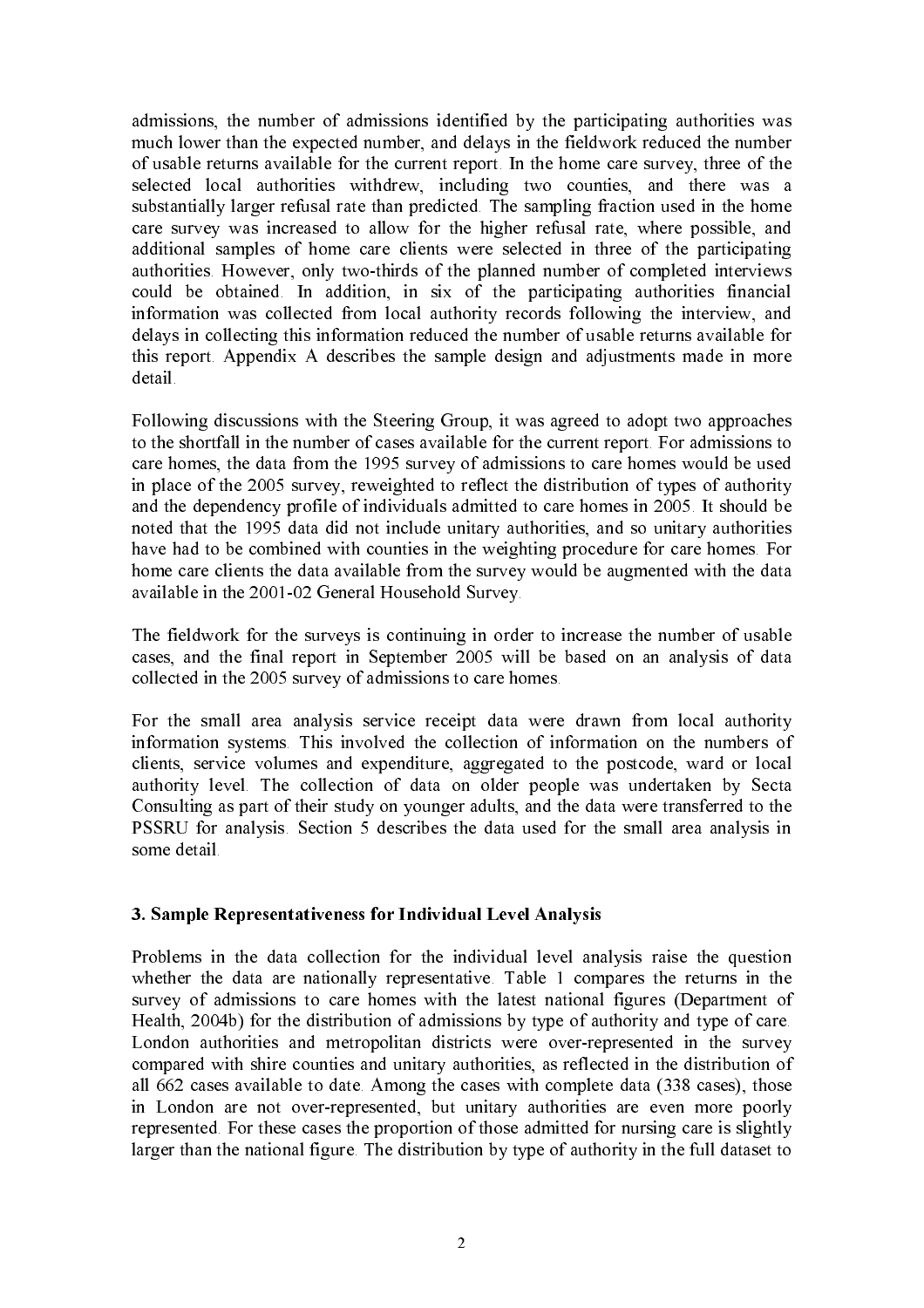be used for the final report is likely to be more similar to that of the 662 cases available to date.

|                        | England, 2003-04<br>$\%$ | <b>Survey</b> , 2005<br>$(662 \text{ cases})$<br>$\frac{0}{0}$ | <b>Survey</b> , 2005<br>$(338 \text{ cases})$<br>$\frac{0}{0}$ |
|------------------------|--------------------------|----------------------------------------------------------------|----------------------------------------------------------------|
| London                 | 10.7                     | 26.0                                                           | 12.7                                                           |
| Metropolitan districts | 24.0                     | 32.7                                                           | 36.4                                                           |
| Shire counties         | 48.4                     | 35.7                                                           | 48.8                                                           |
| Unitary authorities    | 16.9                     | 5.6                                                            | 2.1                                                            |
| Residential care       | 60.3                     |                                                                | 54.4                                                           |
| Nursing care           | 39.7                     |                                                                | 45.6                                                           |

Table 1: Permanent admissions to care homes

For the purpose of reweighting the data from the 1995 survey to correspond to the dependency profile of individuals admitted to care homes in 2005, individuals have been classified into four groups according to their scores on the Barthel Index of Activities of Daily Living (Mahoney and Barthel, 1965) and the MDS Cognitive Performance Scale (Morris et al., 1994). For the Barthel Index of ADL, scores of 9 to 20 have been classified as 'low' dependency, and scores of 0 to 8 have been classified as 'high' dependency. For the MDS CPS, scores of 0 to 3 have been classified as 'low' levels of cognitive impairment and scores of 4 to 6 have been classified as 'high' levels of cognitive impairment. The fourfold classification of these two groups is shown in table 2.

|  |  | Table 2: Dependency of individuals admitted to care homes, 1995 and 2005 |  |
|--|--|--------------------------------------------------------------------------|--|
|  |  |                                                                          |  |

| Physical dependency<br>/cognitive impairment | Survey, 1995<br>$(1749 \text{ cases})$<br>$\frac{0}{0}$ | <b>Survey</b> , 2005<br>$(545 \text{ of } 662 \text{ cases})$<br>$\frac{0}{0}$ | <b>Survey</b> , 2005<br>$(276 \text{ of } 338 \text{ cases})$<br>$\frac{0}{0}$ |
|----------------------------------------------|---------------------------------------------------------|--------------------------------------------------------------------------------|--------------------------------------------------------------------------------|
| Low dep/low cog imp                          | 46                                                      | 33                                                                             | 30                                                                             |
| High dep/low cog imp                         | 21                                                      | 23                                                                             | 23                                                                             |
| Low dep/high cog imp                         | 15                                                      | 16                                                                             | 19                                                                             |
| High dep/high cog imp                        | 18                                                      | 28                                                                             | 28                                                                             |
| High dependency                              | 38                                                      | 51                                                                             | 50                                                                             |
| High cog imp                                 | 33                                                      | 44                                                                             | 47                                                                             |

For physical dependency, as measured by the Barthel Index, the proportion of more dependent individuals admitted to care homes has increased from 38 per cent to 51 per cent, while the proportion of severely cognitively impaired individuals has increased from 33 per cent to 44 per cent. For this report, the dependency distributions for the 545 cases have been used to reweight the data from the 1995 survey for the analysis. For those individuals whose type of care was known (338 cases), the proportion with higher levels of cognitive impairment was larger than for the 545 cases (47 per cent for those with dependency information, compared with 44 per cent). However, since 46 per cent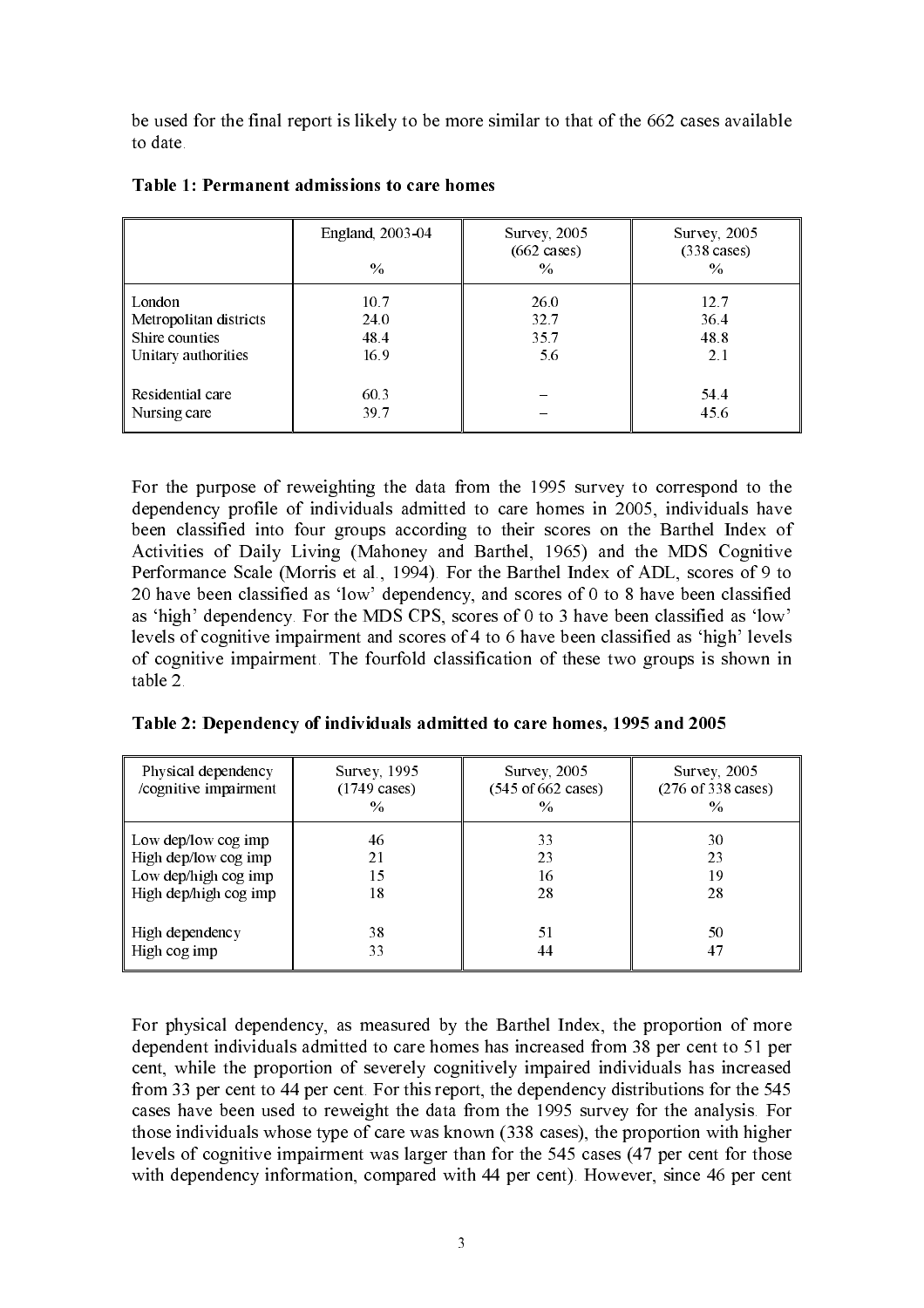of this group entered nursing home care, compared with 40 per cent nationally, the use of the figures for this group to derive the weights would be likely to over-estimate the proportion of those with cognitive impairment. This suggests that weighting the 1995 data to reflect the profile of the 545 cases is more appropriate than using the profile for the smaller number of cases whose destination was known.

Table 3 compares the returns in the survey of home care with the latest national figures (Department of Health, 2005a,b) for receipt of home care services for the distribution by type of authority, intensity of home care services and ethnicity. To date, information is available for 388 individuals, and complete information, including financial information, is currently available for 211 individuals. As for the survey of admissions to care homes, London authorities were over-represented in the survey, compared with shire counties and unitary authorities. However, the proportion of individuals in metropolitan districts was close to the national figure and individuals in unitary authorities were less under-represented than in the survey of admissions. The survey over-sampled individuals receiving intensive home care services, defined as more than 10 hours per week, by selecting equal numbers of those receiving intensive and nonintensive services. One-third of the individuals in the achieved sample were recorded as receiving intensive home care services, indicating a higher level of non-response for this group. Further information is being collected about the characteristics of the nonrespondents (see Appendix A) and this will be examined in the final report.

Nine per cent of the individuals in the home care survey were classified as non-white, compared with 3 per cent of clients aged 65 and over who received an assessment in England (Department of Health, 2005a). The survey over-sampled local authorities with high ethnic minority populations and, although the final sample of local authorities contained fewer such authorities than planned, non-white individuals remained overrepresented in the sample. No weighting has been applied for the ethnic composition of the sample.

|                        | England, 2003-04<br>$\%$ | Survey, $2005$<br>$(388 \text{ cases})$<br>$\frac{0}{0}$ | Survey, $2005$<br>$(211 \text{ cases})$<br>$\%$ |
|------------------------|--------------------------|----------------------------------------------------------|-------------------------------------------------|
| London                 | 14.1                     | 38.4                                                     | 41.7                                            |
| Metropolitan districts | 26.4                     | 30.4                                                     | 28.4                                            |
| Shire counties         | 43.6                     | 21.4                                                     | 20.9                                            |
| Unitary authorities    | 15.9                     | 9.8                                                      | 9.0                                             |
| Intensive              | 25.9                     | 34.8                                                     | 35.1                                            |
| White                  | 88.1                     | 91.0                                                     | 91.0                                            |
| Non-white              | 2.7                      | 9.0                                                      | 9.0                                             |
| Not known              | 9.2                      | 0.0                                                      | 0.0                                             |

# Table 3: Home care clients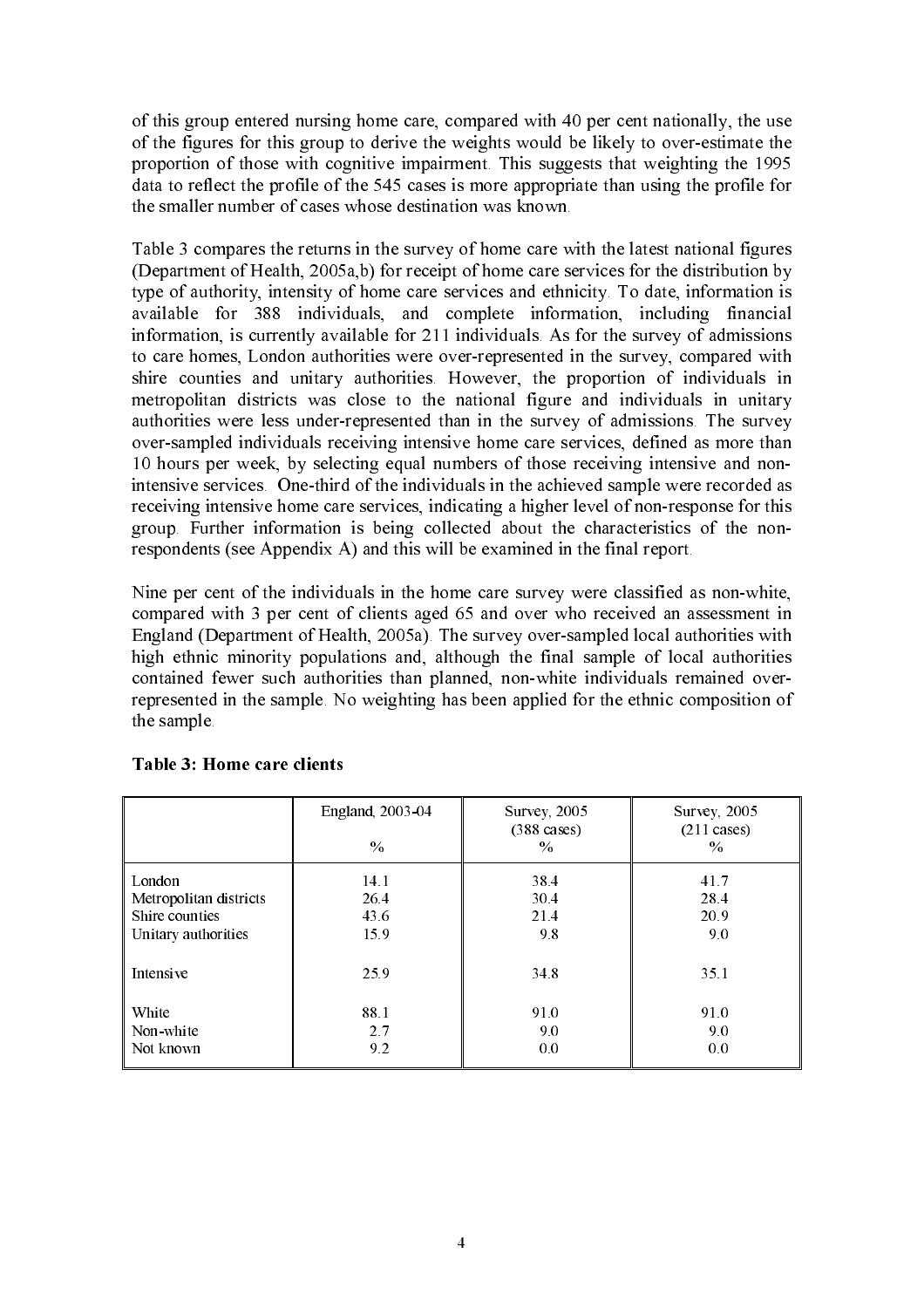# 4. Individual Level Analysis

# 4.1 Data

The individual level analysis was based on the following datasets:

- The 1995 PSSRU survey of admissions to care homes (approx 1,800 people with complete data).
- The 2005 PSSRU/NOP survey of admissions to care homes (approx 500) people with complete needs data, but not financial data, at the time of writing).
- The 2005 PSSRU/NOP survey of home care recipients (approx 200 people with complete data at the time of writing).
- The 2001 General Household Survey (people over 65): which is divided between (i) community care recipients (118 individuals) and (ii) non-recipients (3,200 individuals).

Delays with returns to the two 2005 recipients surveys resulting in small numbers of respondents and lateness of financial information have led to a compromise strategy for analysis which will be described fully elsewhere but is in practical terms characterised by a complex weighting approach designed to create a sample that is plausibly representative of service recipients at the present time. Elements of this approach include the following:

- The 2005 PSSRU/NOP survey of admissions has not been used directly, but instead has been used to adjust the 1995 PSSRU survey of admissions in three key respects to make it representative of care home residents at the present time. These are weighting (i) to reflect the greater dependency both in physical and mental terms, of residents at present; (ii) to reflect the correct balance in numbers supported by local authorities of different types - London boroughs etc.; (iii) to reflect accurately the overall proportion of care home recipients nationally in the general population of people aged 65, based on the most recent PSS returns.
- The 2005 PSSRU/NOP survey of home care recipients was weighted to reflect the correct balance in numbers supported by local authorities of different types - London boroughs etc.
- The 2001-02 General Household Survey sample of people over 65 was weighted on the basis of both (i) Attendance Allowance/DLA and (ii) Income Support, to reflect accurately the numbers of elderly recipients of AA/DLA and Pension Credit in the latest available statistics (see also para 8 below).
- The 2005 PSSRU/NOP and the GHS 2001-02 subsample of community care recipients were then combined. The combined sample was reweighted to reflect accurately the overall proportion of (i) intense and (ii) non-intense home care recipients nationally in the general population of people aged 65 and over, based on the most recent PSS returns (Department of Health, 2005b), intense being defined as over ten hours of home care per week.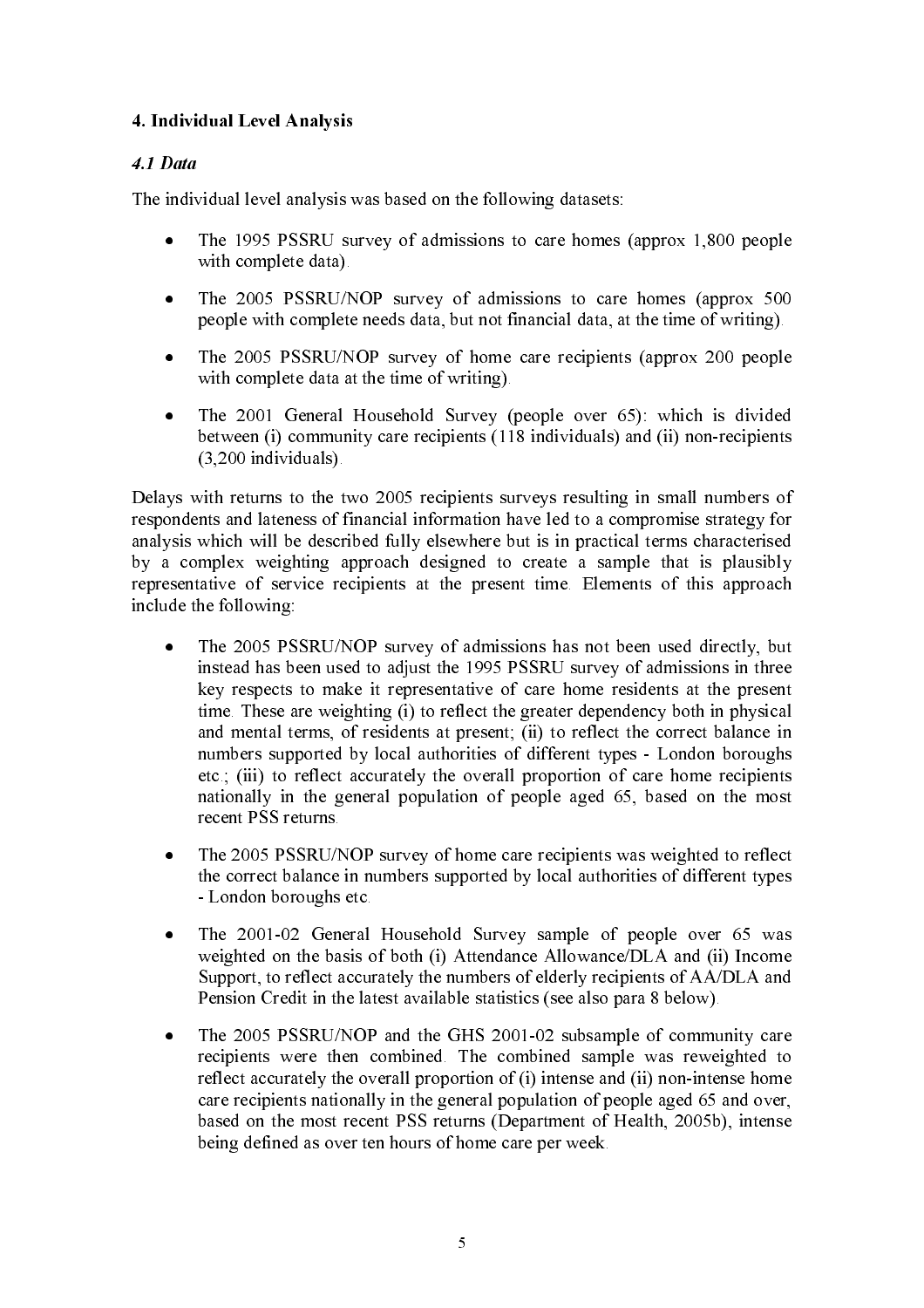The analysis was therefore based on a combined sample of the PSSRU 1995 admissions survey, the 2005 PSSRU/NOP home care recipients survey and the 2001-02 GHS (recipients and non-recipients) weighted together as described above.

# 4.2 Analyses

The predicted (dependent) variable for this analysis was the gross weekly cost of the SSD provided services. For service recipients this was determined as the average national unit price for the service (nursing homes, residential homes, home care, day care, meals) multiplied by the weekly volume of services received. More accurately this should be described as a price-weighted volume rather than cost. Adjustment for local price variations and for the ability of clients to contribute is made elsewhere. The cost for non-recipients was zero.

The predictor variables were based on characteristics for which census counts and benefit data will be available for local authorities. A list of those used is included in the tables. The characteristics of individuals linked to census indicators have been reexamined in some detail, resulting in some changes from the list recommended in the 2002 SSA analysis conducted by PSSRU on the basis of their significance in the present analysis: the principal changes are described below.

A particular problem arises in relation to Pension Credit. Pension Credit replaced Income Support in 2003, but entitlement was wider, and so the number of recipients of Pension Credit is now about half as much again as the former number of elderly recipients of Income Support. Formerly, Income Support receipt was significantly associated with receipt of social services, and we would expect the same must be true of Pension Credit. As counts of recipients are available at local level, this is a useful indicator. Unfortunately however, information about Pension Credit is only available in the 2005 PSSRU/NOP surveys of admissions to care homes and of home care recipients. In order to cope with this we adopted the following strategy:

- Income Support recipients in the 2001-02 GHS sample were given an increased weight on the assumption that this group will effectively represent, for the present purposes, current Pension Credit recipients.
- We have needed to estimate who in the 1995 PSSRU survey of admissions to care homes would now have been receiving Pension Credit (prior to admission). A basis for this is a financial assessment of people who were admitted, including information about Income Support receipt. However the financial assessment does not reproduce the rules for Pension Credit entitlement and in any case not all those eligible for a benefit will necessarily receive it. We have dealt with this uncertainty by a sensitivity analysis, using three variant assumptions about who would have received Pension Credit. Information from the 2005 PSSRU/NOP survey of admissions to care homes shows that of the 367 individuals so far for whom Pension Credit information has been given, 74 per cent were recipients (in 1995, 53 per cent of entrants had been receiving Income Support). Our assumption for the 1995 survey is therefore that all those receiving Income Support, plus a number of those not receiving IS but at the lower end of the distribution in their financial assessment, might have been receiving Pension Credit under present rules. For the central variant, the cut-off point for the latter group was selected, so that 75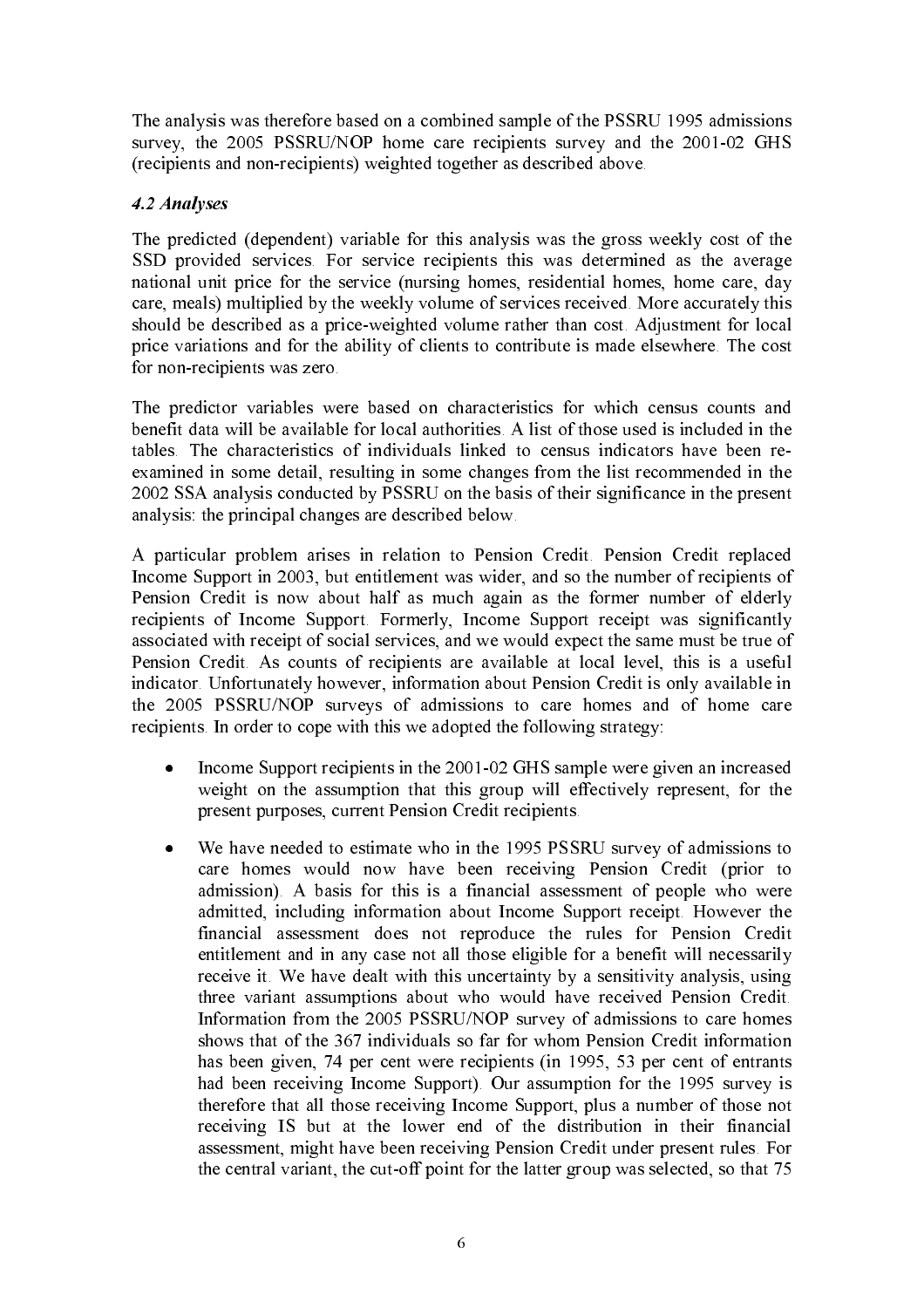per cent of all those in the 1995 survey are assumed to now have been receiving Pension Credit. The low and high variants use a similar approach but with 70 and 80 per cent respectively. We can be reasonably certain that the true proportion lies between these figures.

• For the home care survey, financial information, in particular the receipt of Pension Credit, was collected from six of the 13 participating local authorities, and delays in collecting this information were important factors in reducing the number of cases with complete information from 388 to 211. An enquiry into the charging policies adopted by the participating authorities indicated that individuals receiving Pension Credit would not be required to pay for services, following Department of Health guidance (Department of Health, 2003). However, there was very little difference in the proportion of clients who were not paying for services among recipients of Pension Credit (46 per cent) and non-recipients of Pension Credit (43 per cent). Thus it was not possible to assume that the clients with missing financial data that were not paying for services were recipients of Pension Credit, and so these individuals could not be included in the analysis.

The direct consequence of the above is that three variants of the final formula are presented. The sensitivity of the results is reported below.

The analysis consists of two steps. The first is to fit a theoretically appropriate two stage econometric model to the data. The two stages consist of (i) what is the probability that a person with given characteristics will be a service recipient, either of home care or care in a home; (ii) given that someone is a recipient, what the cost (or more accurately, the price-weighted volume) of those services is. Various functional forms for this twostage model have been considered, such as the Heckman Selection Model (Heckman, 1976), which vary according to their theoretical assumptions about the processes driving the resource allocation. In the event, the selected model, as in previous analysis of this type, consists of a logistic model for the probability that someone is assessed for services, and an OLS model for cost. It is usual in such cases to consider a transformation of the cost variable prior to analysis in order to satisfy certain distributional requirements of the method, but in the present case, unusually this was found not to be necessary.

Results of this two-step model for the central variant only are shown in table 4. The predicted demand by each individual from the above model is the product of the two parts, i.e. expected probability of being a recipient multiplied by the expected cost if that person was a recipient. In theory these estimates could be summed across all residents over 65 of a local authority to give a total resource estimate. However in practice this is not possible. The product formula is too complex to be applied to the available counts from the census and benefits data. Moreover, there is a preference to avoid non-linear formulae in the FSS.

The second step in the analysis is therefore to find the best fitting linear equation and ensure that it provides similar results to the theoretical model. This is based on OLS regression of the cost across all individuals in the combined sample, taking nonrecipients' cost as zero. The results of this calculation are shown in table 5, in this case for all three variants. The correlation of the predicted cost from this equation, over all individuals in the combined sample, with the predictions from the two-step model is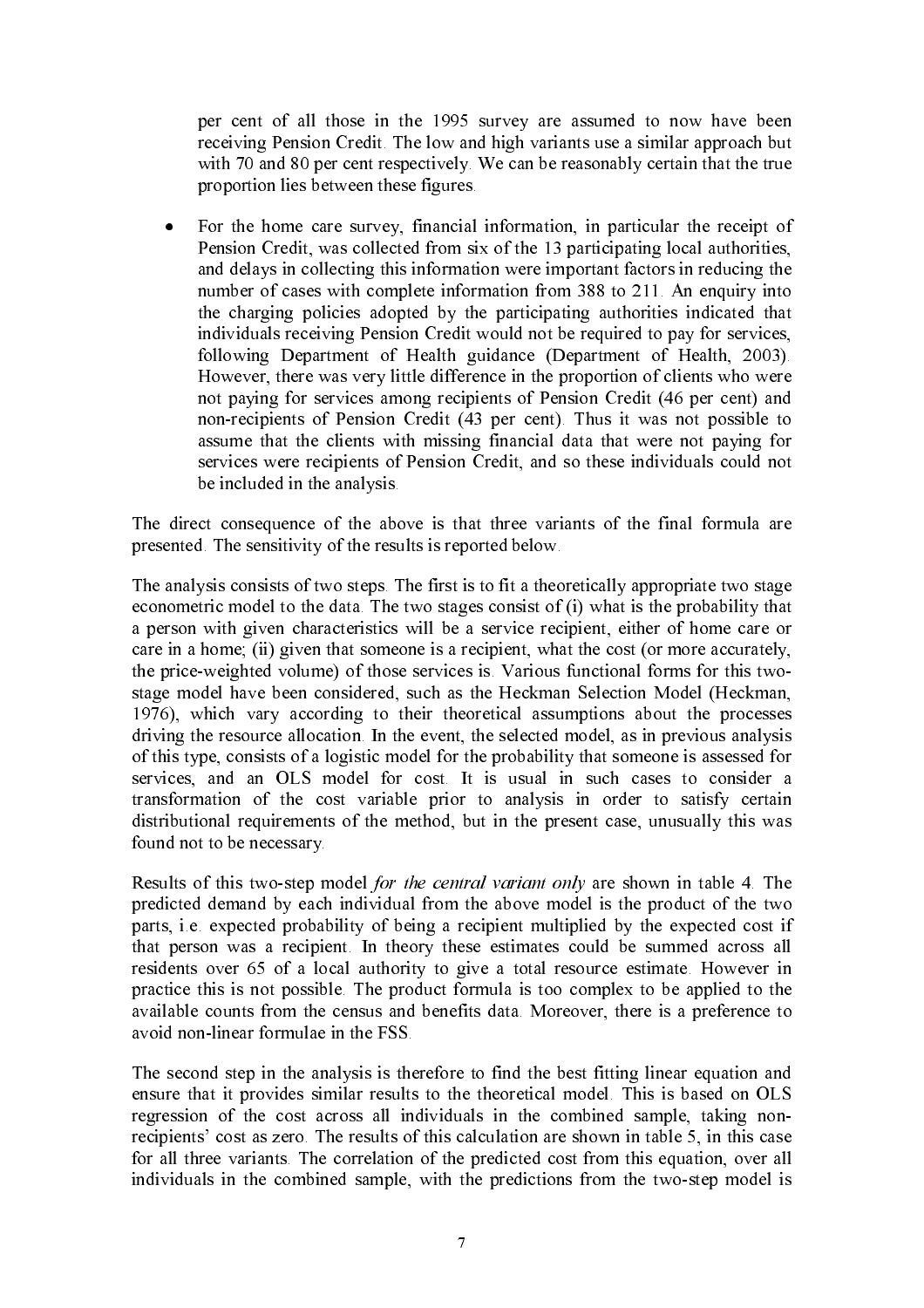0.90 or better for all three variants. This is reassuring that the best fitting equation is giving a reasonably close approximation to the theoretical model.

It should be noted that coefficients in table 5 can be interpreted directly in cost terms. The negative constant term implies that the calculation for each authority starts from a negative amount, and will then add amounts according to the numbers of individuals with particular characteristics. It is unlikely (but not impossible) that this could result in a negative overall estimate for an authority.

# 4.3 Results

The following are some on the selection of predictor indicators in the final form of this model, particularly in relation to changes from formulae recommended in the past. Table 6 shows how these should be constructed from local authority 2001 census counts.

- Age Groups. The probability of service use now increases rapidly after 80. It is worthwhile to break the 75-84 age group into two subgroups, 75-79 and 80-84, on the basis of a much greater likelihood of service receipt in the latter group. However, age has much less impact on the amount of service provided. In the linear form of the equations (table 5) age 75-79 proved not significant and has been dropped. Thus we are proposing two slightly different age groups from previous formulae.
- Household composition. This has been re-examined carefully with the result that it is rather different from before. Three categories of household status for people over 65 are now used: (i) people living alone; (ii) married/living as married people in households of  $2+$  people; (iii) single living with others. We have dropped the indicator 'people over 65 living in households where neither they nor their spouse is head of household'. The number of such people has fallen considerably in the last 15 years, and as a result this factor is no longer significant in any equation. However, it has been replaced by 'people who are single (not married or living as married) who are living with other people'. This is a high-cost group as such people are at comparatively high risk of needing a care home place. People who live alone are at higher than average risk of needing services, but these tend to be low-cost. Overall, living alone is not a significant cost raiser, and is not included in the linear form of the equations (table 5).
- Tenure. A few people in miscellaneous accommodation are categorised along with renting. Renting raises the probability of service receipt, but does not influence the cost of that service.
- Limiting Longstanding Illness. Limiting longstanding illness both raises the probability of service receipt and the subsequent cost of services.
- Benefits. Both Pension Credit and Attendance Allowance/DLA are associated with a much raised probability of service receipt. However, they have different effects on costs. A very high proportion of admissions to care homes appear to have received Pension Credit, and so this is a marker for high costs. On the other hand, Attendance Allowance (which residents are not entitled to after four weeks' stay) is more associated with domiciliary services receipt, and so is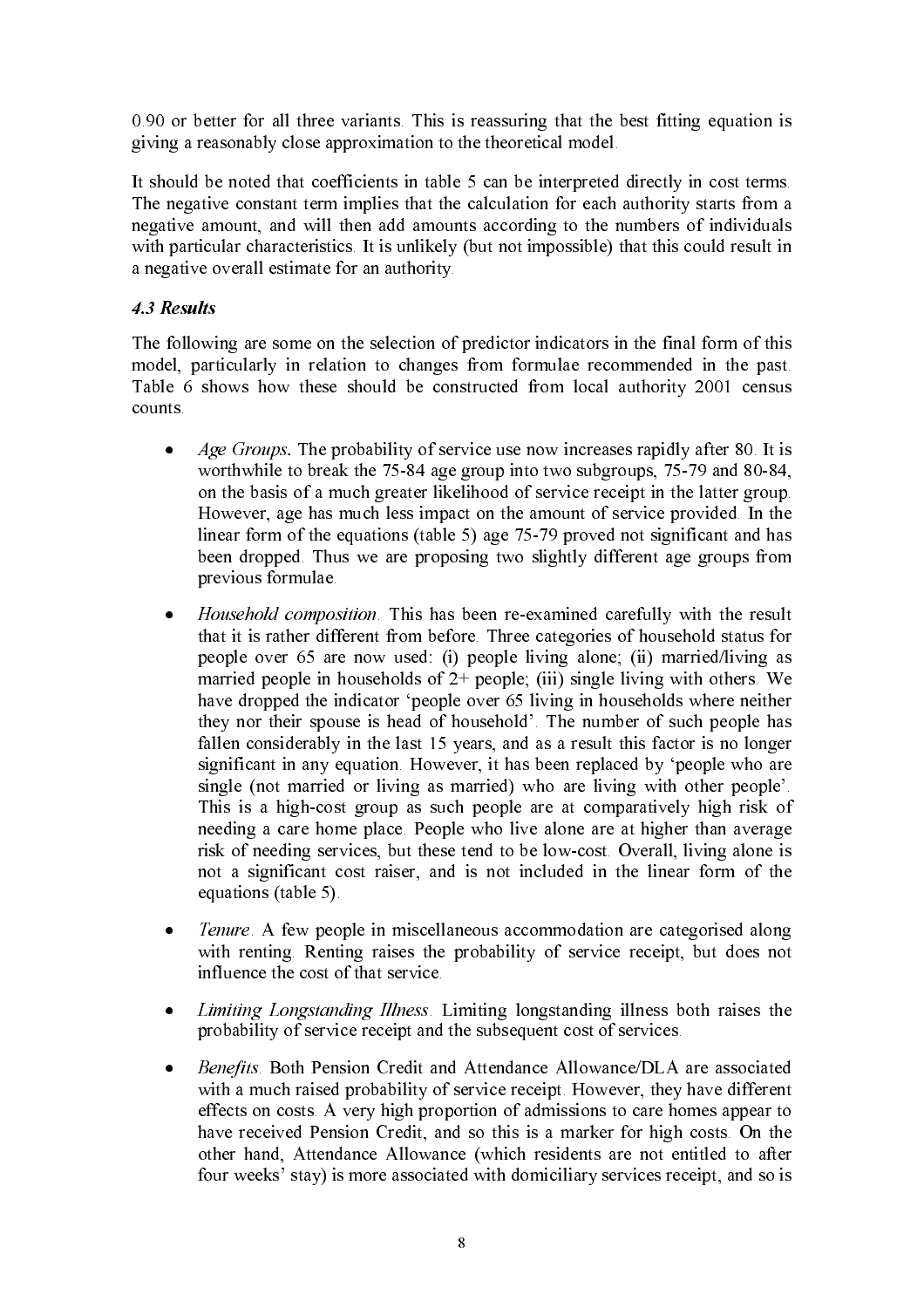a marker for below average costs. Table 5 shows the sensitivity of the three variant assumptions about the number of people entering care homes who receive Pension Credit. Clearly the equations are somewhat sensitive to the assumption. The more people getting Pension Credit among this group, the more Pension Credit is a cost-raiser. Ideally it would be best to have improved information here.

• *Ethnicity* has been retested but, due to the low numbers overall in the highest age groups, there is still no significant quantitative evidence of its effect on the probability of receiving services.

Based on the evidence we have, we would recommend that for the FSS formula for older people, consideration should be given to the use of the linear equation for the central variant (the shaded column in table 5).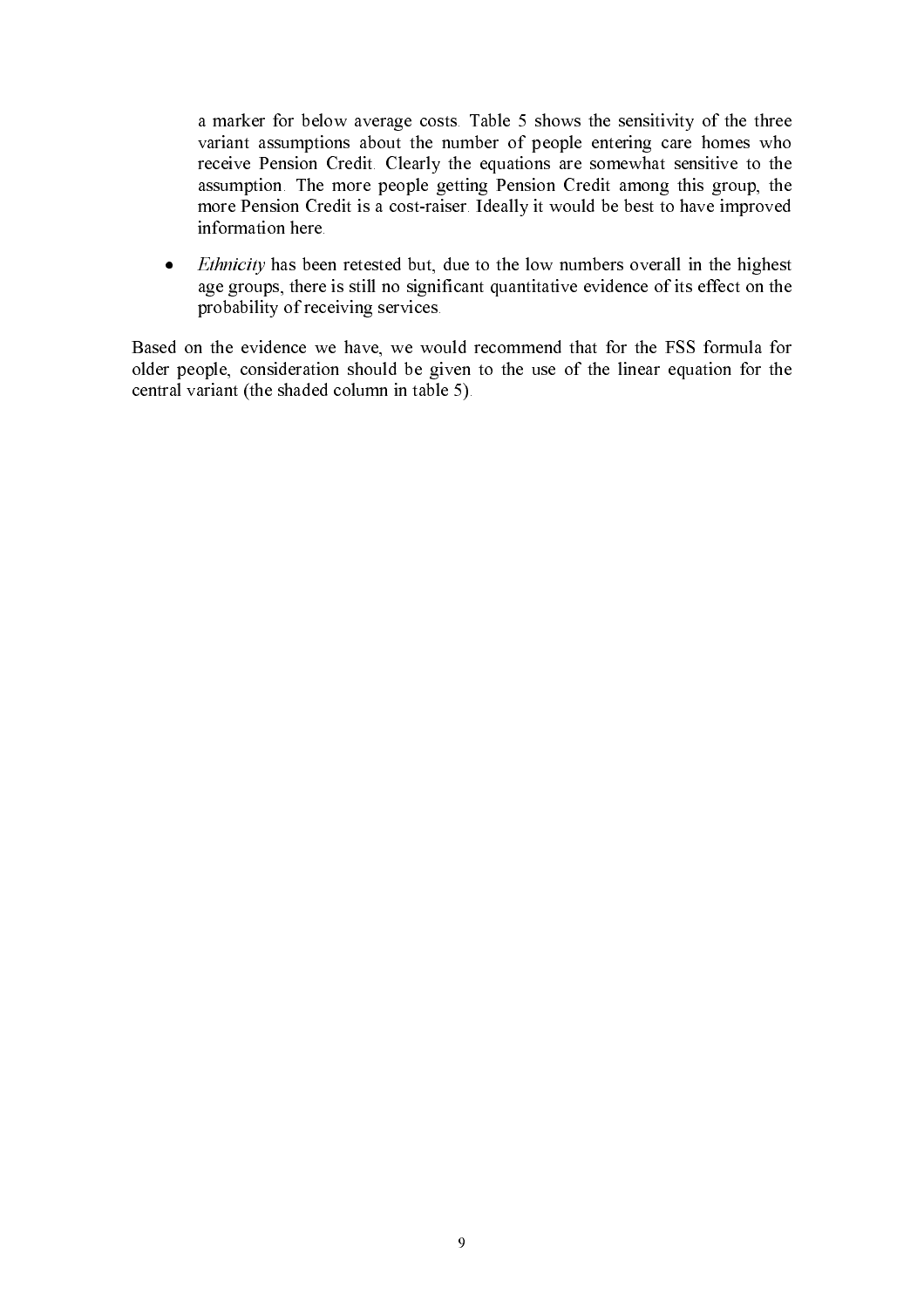# Table 4: Two-part model for predicting cost of SSD-funded services (individual analysis)

Note: This model is presented here only for the Central Variant.

| (i) | Logistic Model for Service Receipt |  |  |
|-----|------------------------------------|--|--|
|     |                                    |  |  |

|                               | Proportion of<br>weighted    |          | (i) Service receipt | (ii) Cost, recipients<br>only |          |         |
|-------------------------------|------------------------------|----------|---------------------|-------------------------------|----------|---------|
|                               | combined sample              | Coeff.   | Signif.             | Odds                          | Coeff.   | Signif. |
|                               | in listed category<br>$(\%)$ |          |                     | Ratio                         | (f(x))   |         |
| Age                           |                              |          |                     |                               |          |         |
| $65 - 74$                     | 52                           | 0.000    | ref                 | 1.00                          | 0.00     | ref     |
| $75 - 79$                     | 22                           | 0.596    | $**$                | 1.81                          | 9.57     | ns      |
| $80 - 84$                     | 16                           | 1.226    | $**$                | 3.41                          | 25.67    | ns      |
| $85+$                         | 10                           | 1.982    | $**$                | 7.26                          | 42.67    | $\star$ |
| Household Comp                |                              |          |                     |                               |          |         |
| Living alone                  | 41                           | 0.511    | $\ast$ $\ast$       | 1.67                          | $-43.43$ | $\pm$   |
| Married/living as             | 51                           | 0.000    | ref                 | 1.00                          | 0.00     | ref     |
| Single living with others     | 8                            | 0.407    | <sub>ns</sub>       | 1.50                          | 18.15    | ns      |
| Renting (LA or private)       | 35                           | 0.368    | $* *$               | 1.45                          | 15.03    | ns      |
| Limiting longstanding illness | 48                           | 1.237    | $\pm$ $\pm$         | 3.45                          | 112.27   | $* *$   |
| Benefits recipient            |                              |          |                     |                               |          |         |
| <b>Pension Credit</b>         | 43                           | 0.644    | $\pm$ $\pm$         | 1.90                          | 57.14    | $* *$   |
| AA or DLA                     | 23                           | 1.740    | $* *$               | 5.70                          | $-61.04$ | $* *$   |
| Constant                      |                              | $-5.710$ | $**$                | na                            | 110.28   | $* *$   |
| n (unweighted)                |                              | 5097     |                     |                               | 2072     |         |
| $R^2$                         |                              | 0.37     |                     |                               | 0.15     |         |

\*\* denotes significance at 1% level, \* at 5% level, 'ns' not significant, 'ref' denotes the reference category.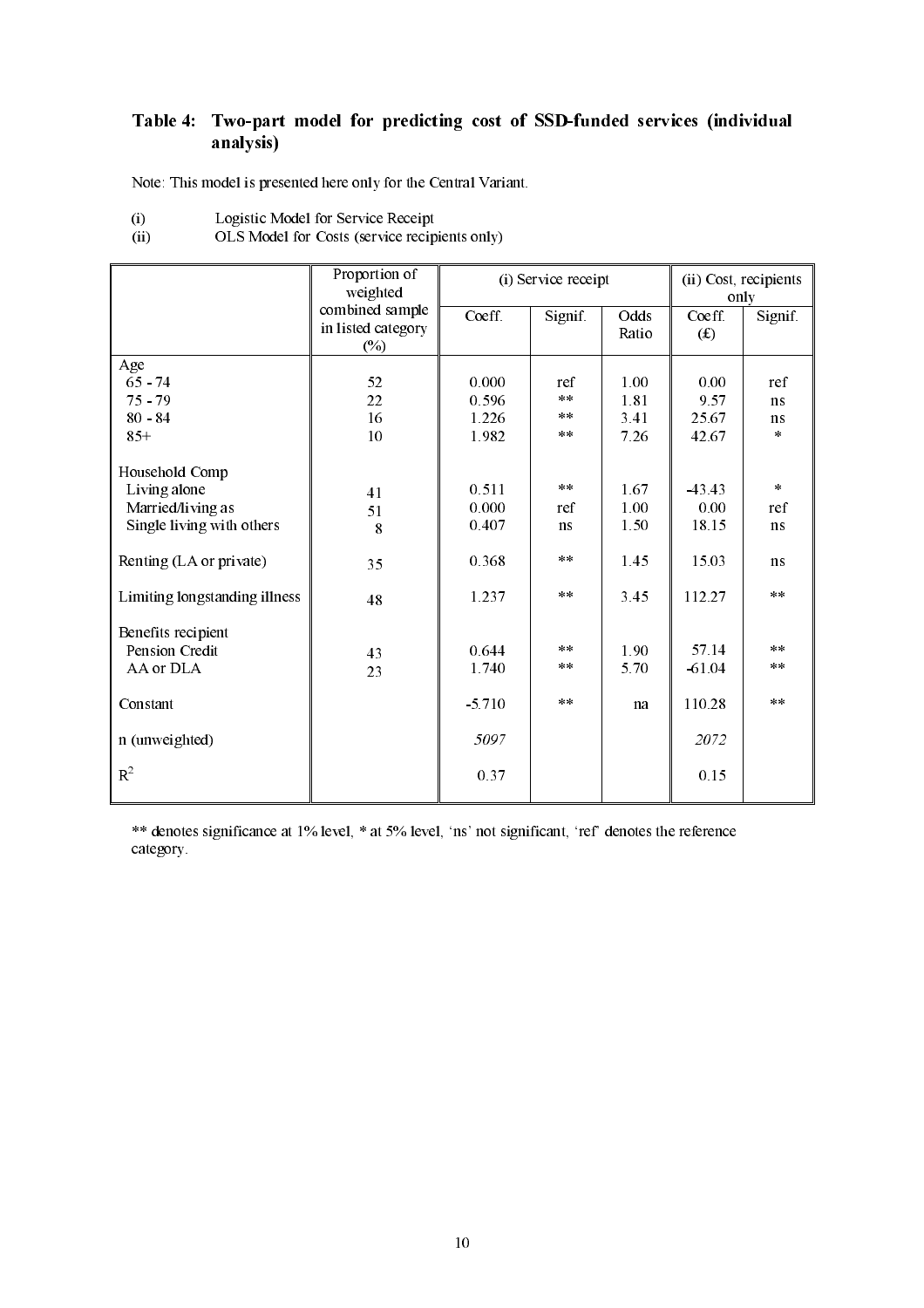|                                                                                                                                                            | Low Variant                                                                  |                                                                   |                                                                                | Central Variant                                                   | <b>High Variant</b>                                                            |                                                                   |
|------------------------------------------------------------------------------------------------------------------------------------------------------------|------------------------------------------------------------------------------|-------------------------------------------------------------------|--------------------------------------------------------------------------------|-------------------------------------------------------------------|--------------------------------------------------------------------------------|-------------------------------------------------------------------|
|                                                                                                                                                            | Coeff.<br>(f(x))                                                             | t-stat                                                            | Coeff.<br>(f)                                                                  | t-stat                                                            | Coeff.<br>(f)                                                                  | t-stat                                                            |
| Age 80-84<br>Age $85+$<br>Single living with others<br>Renting (LA or private)<br>Limit long-term illness<br>Pension Credit<br>AA/DLA<br>Constant<br>$R^2$ | 14.30<br>47.10<br>11.03<br>6.15<br>13.21<br>9.99<br>27.90<br>$-9.82$<br>0.15 | 5.73<br>15.64<br>3.28<br>3.14<br>6.57<br>5.40<br>11.43<br>$-6.53$ | 14.13<br>46.79<br>10.80<br>5.68<br>13.12<br>11.93<br>28.16<br>$-10.45$<br>0.15 | 5.67<br>15.55<br>3.21<br>2.91<br>6.53<br>6.46<br>11.55<br>$-6.95$ | 13.96<br>46.50<br>10.49<br>5.08<br>13.00<br>14.36<br>28.47<br>$-11.23$<br>0.15 | 5.61<br>15.48<br>3.13<br>2.60<br>6.49<br>7.79<br>11.70<br>$-7.49$ |
|                                                                                                                                                            |                                                                              |                                                                   |                                                                                |                                                                   |                                                                                |                                                                   |

Table 5: Linear approximations for predicting cost of services

All coefficients shown are statistically significant at nominal 1% level.

| Table 6: Construction of local authority census counts for FSS indicators |  |  |  |  |
|---------------------------------------------------------------------------|--|--|--|--|
|                                                                           |  |  |  |  |

| Indicator                        | 2001 Census                                   |
|----------------------------------|-----------------------------------------------|
| People aged $65+$ living in      | $S0040256 + S0040273 + S0040290 + S0040307 +$ |
| private households               | $S0040324 + S0040341$                         |
| People aged 75-79 living in      | S0040290                                      |
| private households               |                                               |
| People aged 80-84 living in      | S0040307                                      |
| private households               |                                               |
| People aged 85+ living in        | $S0040324 + S004034$                          |
| private households               |                                               |
| People aged 65+ who are living   | $T050577 + T050578 + T050579 + T050583 +$     |
| alone                            | $T050584 + T050585$                           |
| People aged $65+$ who are        | $T050538 + T050539 + T050540 + T050544 +$     |
| married (or living as married)   | $T050545 + T050546 + T050551 + T050552 +$     |
|                                  | $T050553 + T050557 + T050558 + T050559$       |
| People aged $65+$ who are single | $T050525 + T050526 + T050527 + T050531 +$     |
| and living with others           | $T050532 + T050533 + T050564 + T050565 +$     |
|                                  | $T050566 + T050570 + T050571 + T050572$       |
| People aged $65+$ not in owner   | $T050460 + T050461 + T050462 + T050466 +$     |
| occupation (renting)             | $T050467 + T050468 + T050473 + T050474 +$     |
|                                  | $T050475 + T050479 + T050480 + T050481 +$     |
|                                  | $T050486 + T050487 + T050488 + T050492 +$     |
|                                  | $T050493 + T050494 + T050499 + T050500 +$     |
|                                  | $T050501 + T050505 + T050506 + T050507$       |
| People aged $65+$ living in      | $S0160218 + S0160230 + S0160242 + S0160254 +$ |
| private households with limiting | $S0160266 + S0160278$                         |
| longstanding illness             |                                               |
| People aged $65+$ whose ethnic   | $T13137 - T13138 - T13139 - T13140 +$         |
| group is non-White               | T13154 - T13155 - T13156 - T13157             |

Cell numbering conventions follow the 2001 Census Standard and Theme Tables.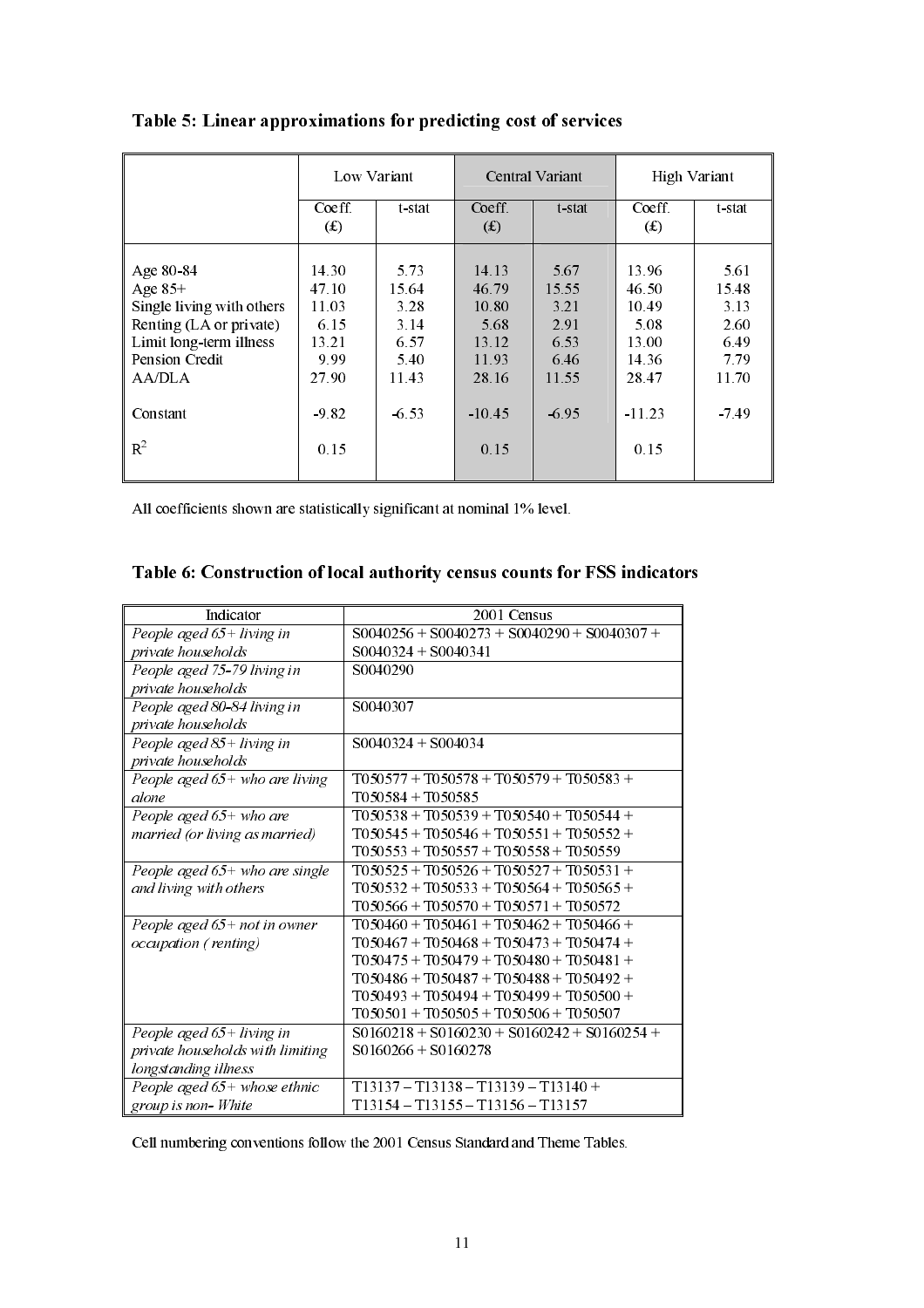# 5. Small Area Analyses

# 5.1 Data

The small area analysis uses data from five main sources:

- Councils provided a download of service use for each client on their books at a pre-determined date. The data indicated whether each client was using one or a combination of: domiciliary (home) care, day care, direct payments and care home (personal care) and care home (nursing care). We also requested the precare address of clients. Use of these services by individuals could then be grossed up to the respective (pre-care) ward level to give total supported service activity in the above categories.
- Census data at 2003 ward level, including details of population, age structure, tenure and household composition.
- Benefits data from DWP, including Pension Credit and Attendance Allowance.
- Data collected about CSSRs by DH, including the area cost adjustment.<br>• Other local authority level data such new earnings survey wage data
- Other local authority level data such new earnings survey wage data.

These data were combined or 'matched' at the small area level, and this geographical area is the basis for the association between the data points.

There are 7,987 census wards (2003) in England. Activity data from councils were available from 17 councils, totalling 784 wards, giving just under a 10 per cent sample. In total, records for 76,325 users were downloaded. In practice, this data had three limitations. First, only an indication of service use, rather than intensity of use, was available for the majority of cases. Second, for only 7 councils were pre-care addresses provided for those that had moved into care homes, although this did account for 565 wards of the 784. Since we are interested in the associating activity and cost to commissioning councils the pre-care address is required for costing purposes. In order not to lose many wards from the sample – especially since the community based care services data were available for these wards – a synthetic process was used to allocate care home activity to these non pre-care address wards, alongside the community care activity. This is described below. Third, some data downloads do not cover all services, and in a number of cases there were some issues about whether all clients were included. We can assume nonetheless that downloads were made on the same basis for all wards within the CSSR. This allows multi-level estimations techniques to be used to address potential inconsistencies between CSSRs.

Table 7 describes the councils in the sample along with the number of wards and their population. The coverage of council types was reasonable: 3 shire counties, 3 metropolitan districts, 5 unitary authorities, 3 inner London and 3 outer London CSSRs.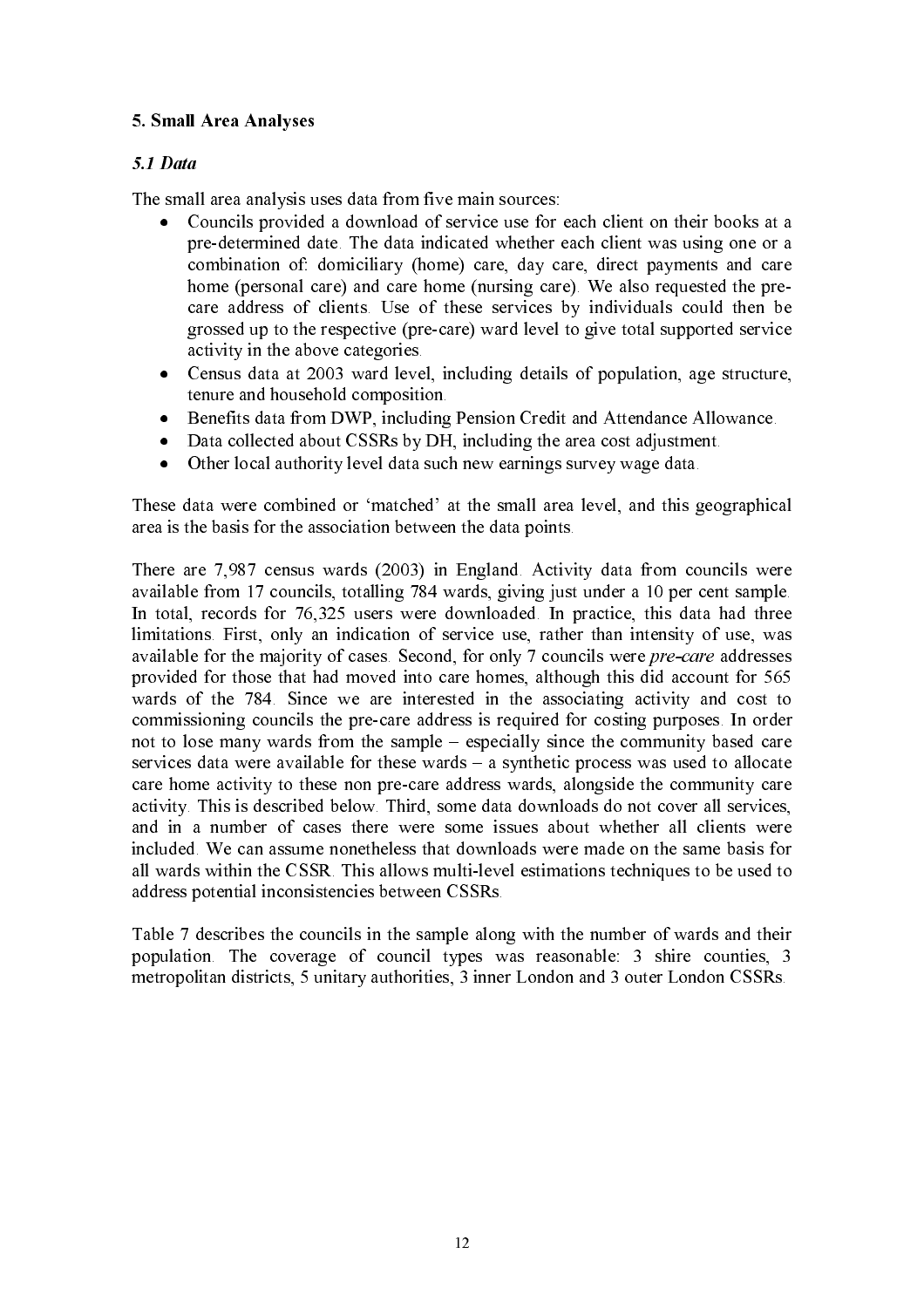| <b>CSSR</b>        | Wards | <b>Population 65 plus</b> |
|--------------------|-------|---------------------------|
| Newcastle          | 26    | 41370                     |
| Durham             | 135   | 81550                     |
| Manchester         | 33    | 52006                     |
| Stockport          | 21    | 47011                     |
| Shropshire         | 106   | 51197                     |
| Derby              | 17    | 35910                     |
| Milton Keynes      | 23    | 21276                     |
| Southend           | 17    | 30742                     |
| Hammersmith        | 16    | 17342                     |
| Lambeth            | 21    | 24616                     |
| Southwark          | 21    | 25355                     |
| Croydon            | 24    | 42601                     |
| Hounslow           | 20    | 24368                     |
| Redbridge          | 21    | 33503                     |
| <b>Bournemouth</b> | 18    | 34280                     |
| Poole              | 16    | 28054                     |
| Hampshire          | 249   | 201135                    |

Table 7: Councils in the small area sample

Total service numbers for each service type were derived by summed over individual users at ward level. Gross weekly unit costs per service recipient were used to calculate total service expenditure for each ward. Because to some degree local unit costs are influenced by the council (e.g. differences in efficiency in commissioning practices) national average unit costs were applied using the latest DH unit cost figures (see table 8).

#### Table 8: Unit costs

| <b>Service</b>              | Weekly unit cost per user $(f_s)$ |
|-----------------------------|-----------------------------------|
| Day care                    |                                   |
| Home care                   | 95                                |
| Direct payments             | 130                               |
| Care homes – personal care  | 376                               |
| Care homes $-$ nursing care | 381                               |

Hence:

totcost =  $57 \times$  daycare +  $130 \times$  dirpay +  $95 \times$  domcare +  $376 \times$  CHPC +  $381 \times$  CHNC

 $CHPC =$  care home personal care  $CHNC =$  care home nursing care

The relatively high care home (with personal care) cost is due to the relatively high cost of in-house providers. The data set did not identify provider type. There is an argument that in-house provision might have inefficiently high costs. However, the counter argument is that in-house homes do tend to offer a somewhat different service to different people. In any case what drives the results is the relative difference between care home and community-based care costs.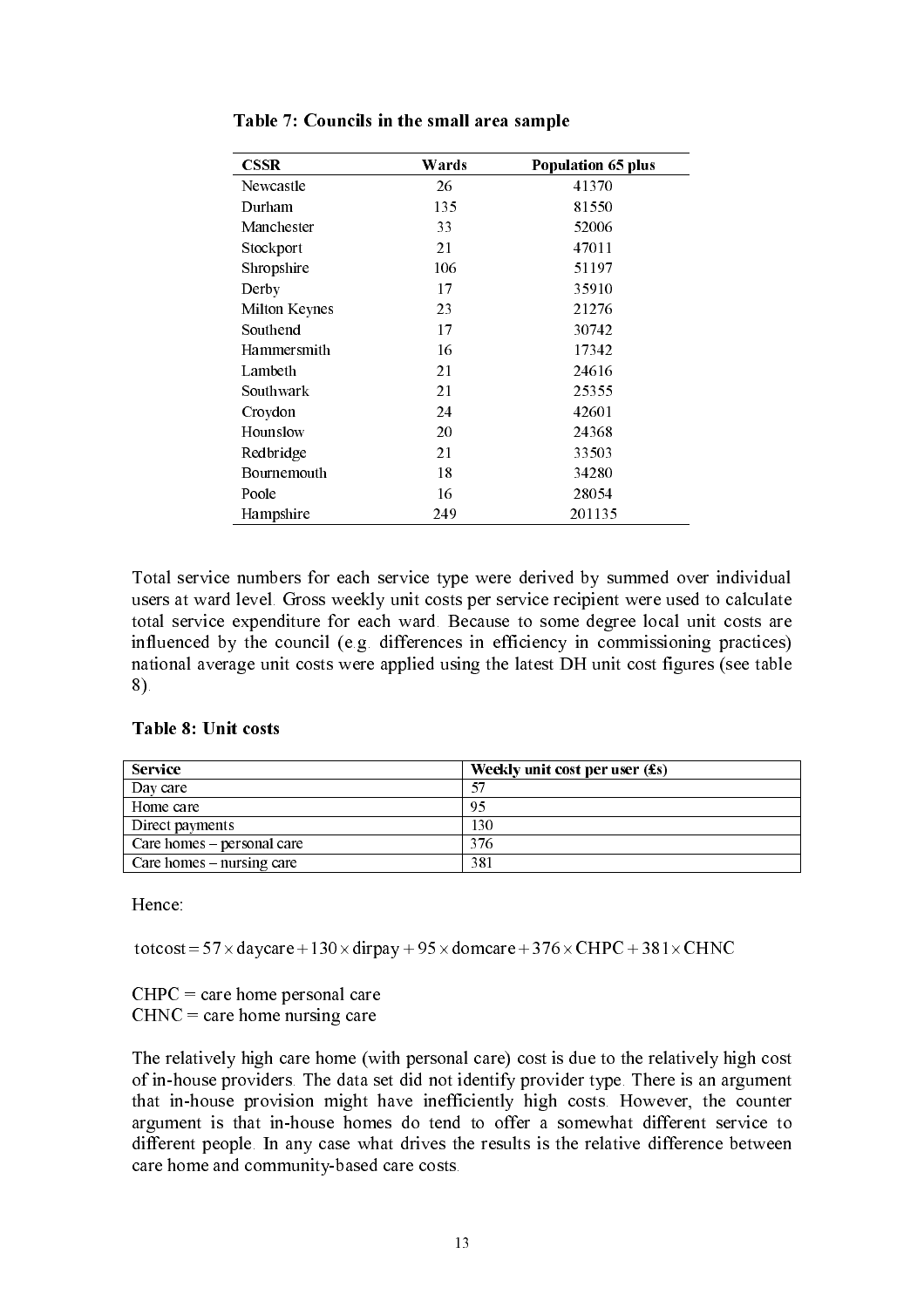As noted above a number of records did not have a pre-care address (217 of 784 wards). In effect care home activity for these wards was missing (but community-based care service data were not). As a result care home service activity was interpolated for this quarter or so of observations by synthetic regression. In particular, a regression on needs and cost characteristics was undertaken on the 565 observations with pre-care addresses and this was used to predict a value of the missing care home data. These predicted values were added to community-based care costs to determine a total cost for these 217 wards. For the 565 other wards, observed not predicted values were used.

A very small number of wards did not include any recipients of council social care (7). In order to ensure all CSSR wards were included these wards were given a zero service cost.

## 5.2 Analyses

Previous analysis and the relevant academic literature point to several categories of needs variables. Benefits data with Attendance Allowance indicating care need and Pension Credit also acting as a proxy for a low-income effect. Age is a strong determinant of service use. Tenure is indicative of income and accommodation-related needs. Household composition serves as a proxy for informal caring.

In addition service use is influenced by local input costs and supply characteristics. Potential bias could arise if these are not taken into account. For this reason, a *demand* function was estimated with a service 'price' indicator as an explanatory variable. This price was derived as the service weighted local unit cost (deflated by the ACA to account for input cost differences) over the service weighted national cost:

 $\frac{(OC_{DC} \times \text{daycalc} + OC_{DP} \times \text{un pay} + OC_{HC} \times \text{volume})}{276 \times 1000 \times 226 \times 201 \times 201 \times 200}$  $\mathbf{r}$  +  $\mathbf{r}$  +  $\mathbf{r}$  +  $\mathbf{r}$  +  $\mathbf{r}$  +  $\mathbf{r}$  +  $\mathbf{r}$  +  $\mathbf{r}$  +  $\mathbf{r}$  +  $\mathbf{r}$  +  $\mathbf{r}$  +  $\mathbf{r}$  +  $\mathbf{r}$  +  $\mathbf{r}$  +  $\mathbf{r}$  +  $\mathbf{r}$  +  $\mathbf{r}$  +  $\mathbf{r}$  +  $\mathbf{r}$  +  $\mathbf{r}$  +  $\frac{1}{2} = \frac{(1.6 \times 10^{-14} \text{ m}) \times 10^{-14} \text{ m}}{57 \times \text{daycare} + 130 \times \text{dirpay} + 95 \times \text{domcare} + 376 \times \text{CHPC} + 381 \times \text{CH}^2)}$ 

 $CHPC =$  care home personal care  $CHNC =$  care home nursing care

Since price is potentially endogenous, it was estimated using instrumental variables (see below).

For the second care<br>personal care<br>personal care<br>entrising care<br>trially important characteristics of the data that influenced how<br>were to be estimated. First, as noted above, the data have a multi-<br>1784 wards grouped into 1 price  $\frac{x^2 + 16x - 16x + 16x}{57 \times 480 \times 200}$  of  $\frac{1}{2}$  and  $\frac{1}{2}$  and  $\frac{1}{2}$  and  $\frac{1}{2}$   $\frac{1}{2}$   $\frac{1}{2}$   $\frac{1}{2}$   $\frac{1}{2}$   $\frac{1}{2}$   $\frac{1}{2}$   $\frac{1}{2}$   $\frac{1}{2}$   $\frac{1}{2}$   $\frac{1}{2}$   $\frac{1}{2}$   $\frac{1}{2}$  There were three potentially important characteristics of the data that influenced how the cost equations were to be estimated. First, as noted above, the data have a multilevel structure with 784 wards grouped into 17 CSSRs. To account for potential inter council effects (including potential differences in data download processes), a random effects model was employed. Second, the inclusion of a 'price' variable required an instrumental variables approach (two stage least squares). Finally, cost data often have a rightward skew i.e. a relatively small number of very high cost cases. This was evident in the current data in total cost per ward terms, but was not unreasonably high. Also, when costs were expressed as a rate of population 65 plus, no skew was observed.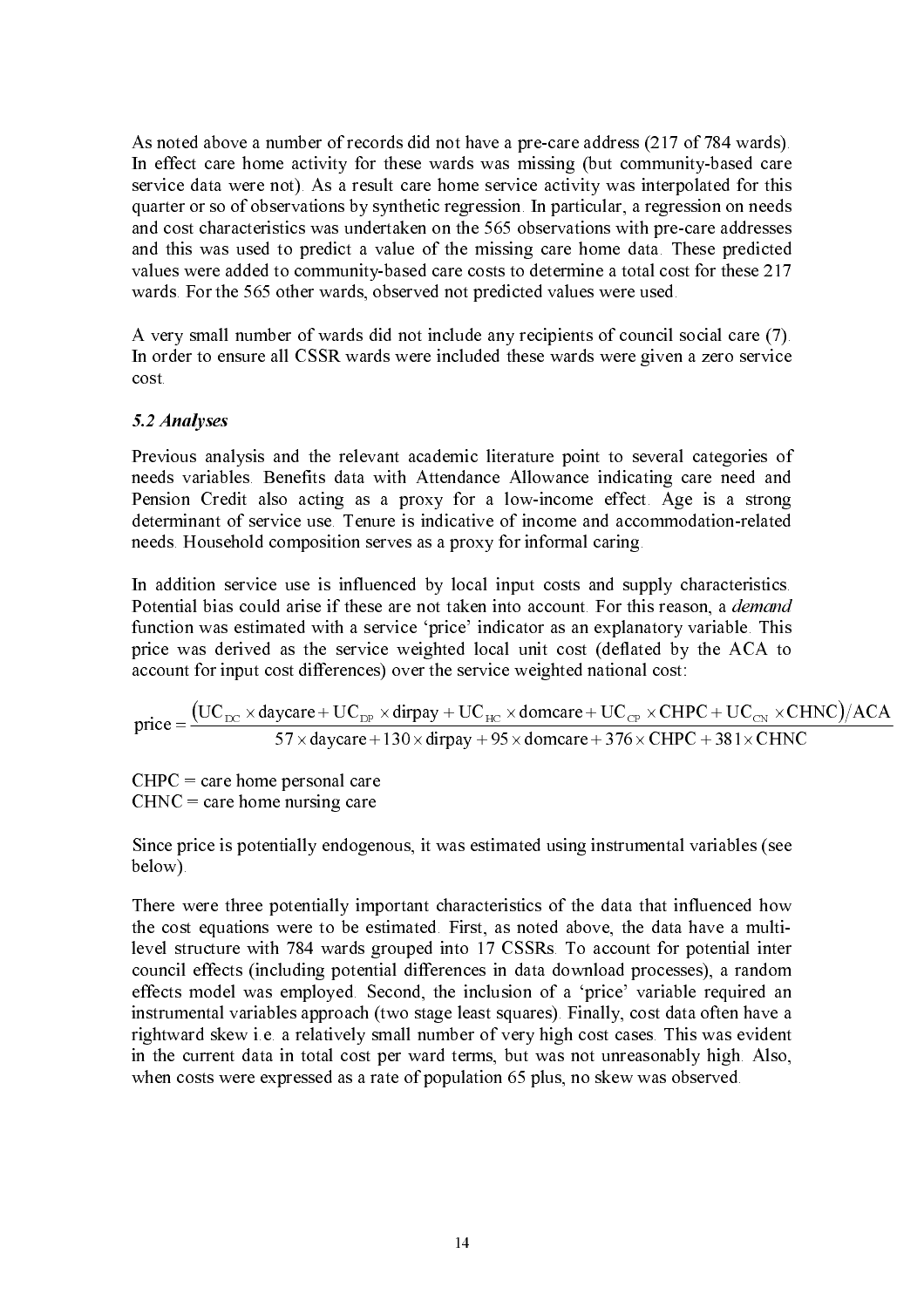# $\overline{\phantom{a}}$

Two models were estimated. The first was with variables expressed as rates per head of population 65 plus. The second was with variables as total numbers (of people, claimants etc.). Table 9 and table 10 report respectively the estimation results. The variable names are as follows. Where the variables are rates, "p65" is appended to the name. Descriptive statistics for the sample are provided in table 11.

| totncost4 | Total service cost derived at national average unit costs |
|-----------|-----------------------------------------------------------|
| price     | As above                                                  |
| aanum     | Attendance Allowance claimants                            |
| renting   | Rented households (all rent sectors) - people over 65     |
| one pers  | One person households - people over 65                    |
| pcnum1    | Pension Credit claimants                                  |
| pop90     | Population over 90                                        |

Aside from interpolation of the care home data as described above, there were 9 missing values for data relating to household type for people over 65. This reduced the actual estimation sample to 775 for the 'rates' model. The total numbers model used household date for pensioners (not people over 65) and there was only one missing value in this case.

#### Table 9: Estimation of expenditure per ward as a rate per head of population 65 plus  $\mathbf{plus}$  random-effects IV regression  $\mathbf{H}$  random-effects IV  $\mathbf{H}$  random-effects IV  $\mathbf{H}$

| EC2SLS random-effects IV regression<br>Group variable: la id                      |                                                                                           |                                                                      | Number of obs<br>$=$<br>Number of groups<br>$=$         | 775<br>17                                                   |                                                                                     |                                                                                     |
|-----------------------------------------------------------------------------------|-------------------------------------------------------------------------------------------|----------------------------------------------------------------------|---------------------------------------------------------|-------------------------------------------------------------|-------------------------------------------------------------------------------------|-------------------------------------------------------------------------------------|
| $R-sq$ : within = 0.4443<br>between = $0.4130$<br>$overall = 0.4246$              |                                                                                           |                                                                      |                                                         |                                                             | Obs per group: $min =$<br>$avq =$<br>$max =$                                        | -16<br>45.6<br>249                                                                  |
| $corr(u i, X) = 0$ (assumed)                                                      |                                                                                           |                                                                      |                                                         | Wald $chi2(6)$<br>Prob > chi2                               | $=$                                                                                 | 589.12<br>$\equiv$ 100 $\equiv$<br>0.0000                                           |
| totncost4p65   Coef. Std. Err. z P> z  [95% Conf. Interval]                       |                                                                                           |                                                                      |                                                         |                                                             |                                                                                     |                                                                                     |
| price  <br>aanump65<br>rentingp65<br>one persp65<br>pcnumlp65<br>pop90p65<br>cons | -12.11476 5.020976<br>21.0775<br>4.076295<br>5.459387<br>16.39326<br>72.97528<br>10.51869 | 4.835913<br>1.475627<br>2.411193<br>1.883825<br>7.636193<br>4.949439 | $-2.41$<br>4.36<br>2.76<br>2.26<br>8.70<br>9.56<br>2.13 | 0.016<br>0.000<br>0.006<br>0.024<br>0.000<br>0.000<br>0.034 | $-21.95569$<br>11.59928<br>1.184118<br>.7335346<br>12.70103<br>58.00861<br>.8179669 | $-2.273825$<br>30.55571<br>6.968471<br>10.18524<br>20.08549<br>87.94194<br>20.21941 |
| sigma u   2.4096097<br>siqma e<br>rho                                             | 3.8606088<br>.2803512                                                                     | (fraction of variance due to u i)                                    |                                                         |                                                             |                                                                                     |                                                                                     |
| Instrumented:<br>Instruments:                                                     | price                                                                                     | wage avsq wage md area areasq density                                |                                                         |                                                             | aanump65 rentingp65 one persp65 pcnum1p65 pop90p65 aca                              |                                                                                     |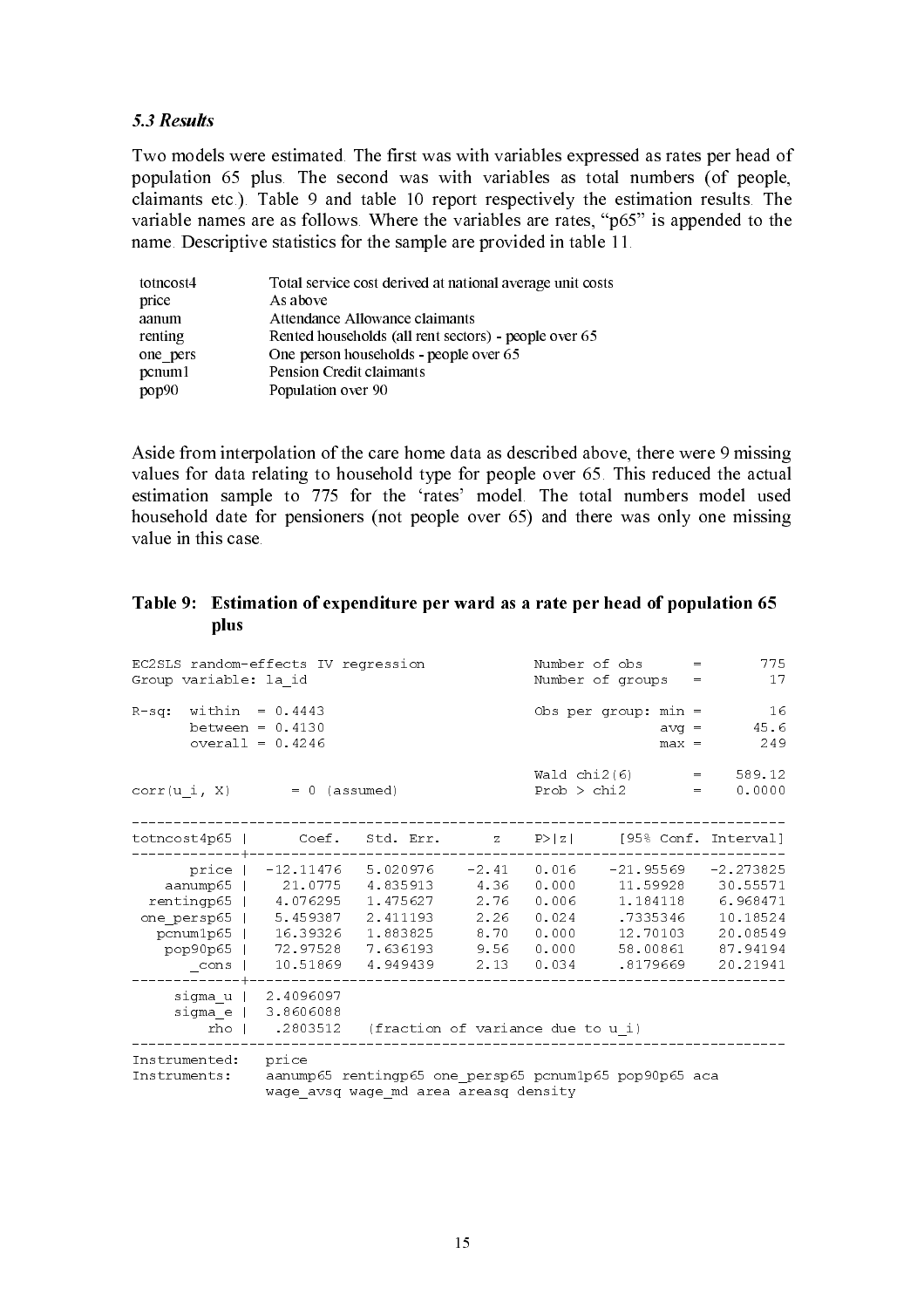| EC2SLS random-effects IV regression<br>Group variable: la id                  |                                                                                  | Number of obs<br>783<br>$=$<br>Number of groups<br>17<br>$=$                                         |                                                                 |                                                                      |                                                                                               |                                                                                                 |
|-------------------------------------------------------------------------------|----------------------------------------------------------------------------------|------------------------------------------------------------------------------------------------------|-----------------------------------------------------------------|----------------------------------------------------------------------|-----------------------------------------------------------------------------------------------|-------------------------------------------------------------------------------------------------|
| $R-sq$ : within = 0.7451<br>between = $0.7286$<br>$overall = 0.7900$          |                                                                                  | 16<br>Obs per group: $min =$<br>46.1<br>$\text{avg}$ =<br>249<br>$max =$                             |                                                                 |                                                                      |                                                                                               |                                                                                                 |
| corr (u i, X)                                                                 | $= 0$ (assumed)                                                                  |                                                                                                      |                                                                 | Prob > chi2                                                          | Wald chi2(7)<br>$=$                                                                           | $= 2263.57$<br>0.0000                                                                           |
|                                                                               | totncost4   Coef. Std. Err. z                                                    |                                                                                                      |                                                                 |                                                                      | $P >  z $ [95% Conf. Interval]                                                                |                                                                                                 |
| price  <br>aahnum<br>llsi  <br>onepers<br>pcnum1<br>p85pls<br>whitepc<br>cons | 34.78488<br>4.613162<br>1.653024<br>11.78031<br>1133.634<br>3820.214<br>14272.23 | -20920.07 6509.713<br>5.740282<br>.5872782<br>.3906766<br>1.50891<br>122.912<br>1400.659<br>6563.448 | $-3.21$<br>6.06<br>7.86<br>4.23<br>7.81<br>9.22<br>2.73<br>2.17 | 0.001<br>0.000<br>0.000<br>0.000<br>0.000<br>0.000<br>0.006<br>0.030 | -33678.88<br>23.53414<br>3.462118<br>.8873116<br>8.822899<br>892.7311<br>1074.973<br>1408.107 | $-8161.271$<br>46.03563<br>5.764206<br>2.418736<br>14.73772<br>1374.537<br>6565.454<br>27136.35 |
| sigma u<br>sigma e<br>rho                                                     | 2815.0723<br>2796.6788<br>.50327765                                              | (fraction of variance due to u i)                                                                    |                                                                 |                                                                      |                                                                                               |                                                                                                 |
| Instrumented:<br>Instruments:                                                 | price<br>wage md area areasg                                                     |                                                                                                      |                                                                 |                                                                      | aahnum llsi onepers pcnum1 p85pls whitepc aca wage avsq                                       |                                                                                                 |

# Table 11: Descriptive statistics of ward level variables

| Variable                                       | Cases      | Mean                | <b>Std Dev</b>       | Min                     | Max                  |
|------------------------------------------------|------------|---------------------|----------------------|-------------------------|----------------------|
| price                                          | 775        | 0.972498            | 0.091609             | 0.690767                | 1.294773             |
| aanump65                                       | 775        | 0.136473            | 0.042089             | 0.028736                | 0.26178              |
| rentingp65                                     | 775        | 0.300505            | 0.177516             | 0.016246                | 0.879819             |
| one persp65                                    | 775        | 0.344378            | 0.076846             | 0.146342                | 0.694215             |
| pcnum1p65                                      | 775        | 0.281585            | 0.138189             | 0.03876                 | 0.829493             |
| pop90p65                                       | 775        | 0.039662            | 0.017604             | $\theta$                | 0.137667             |
| pop65                                          | 775        | 1020.835            | 618.8209             | 41                      | 3386                 |
| totncost4p65<br>$totncost4p65$ (pre-care only) | 775<br>565 | 12.3814<br>11.28311 | 5.592521<br>4.918021 | $-0.714067$<br>1.273196 | 33.04225<br>28.56871 |

The above estimations are used to construct formulae for predicting service costs on the basis of identified needs factors. The first equation (in rates) is:

| Total level spend per head 65 plus =                         |          | £s          |  |
|--------------------------------------------------------------|----------|-------------|--|
| Attendance Allowance claimants - rate per head pop 65+       | $\times$ | $33\,260 +$ |  |
| Rented households (all rent sectors) - rate per head pop 65+ | $\times$ | $6432 +$    |  |
| One person households - rate per head pop 65+                | $\times$ | $8615 +$    |  |
| Pension Credit claimants - rate per head pop 65+             | $\times$ | $25868 +$   |  |
| Population over 90 - rate per head pop 65+                   | $\times$ | $115.153 +$ |  |
| (Constant)                                                   |          | $-1.993$    |  |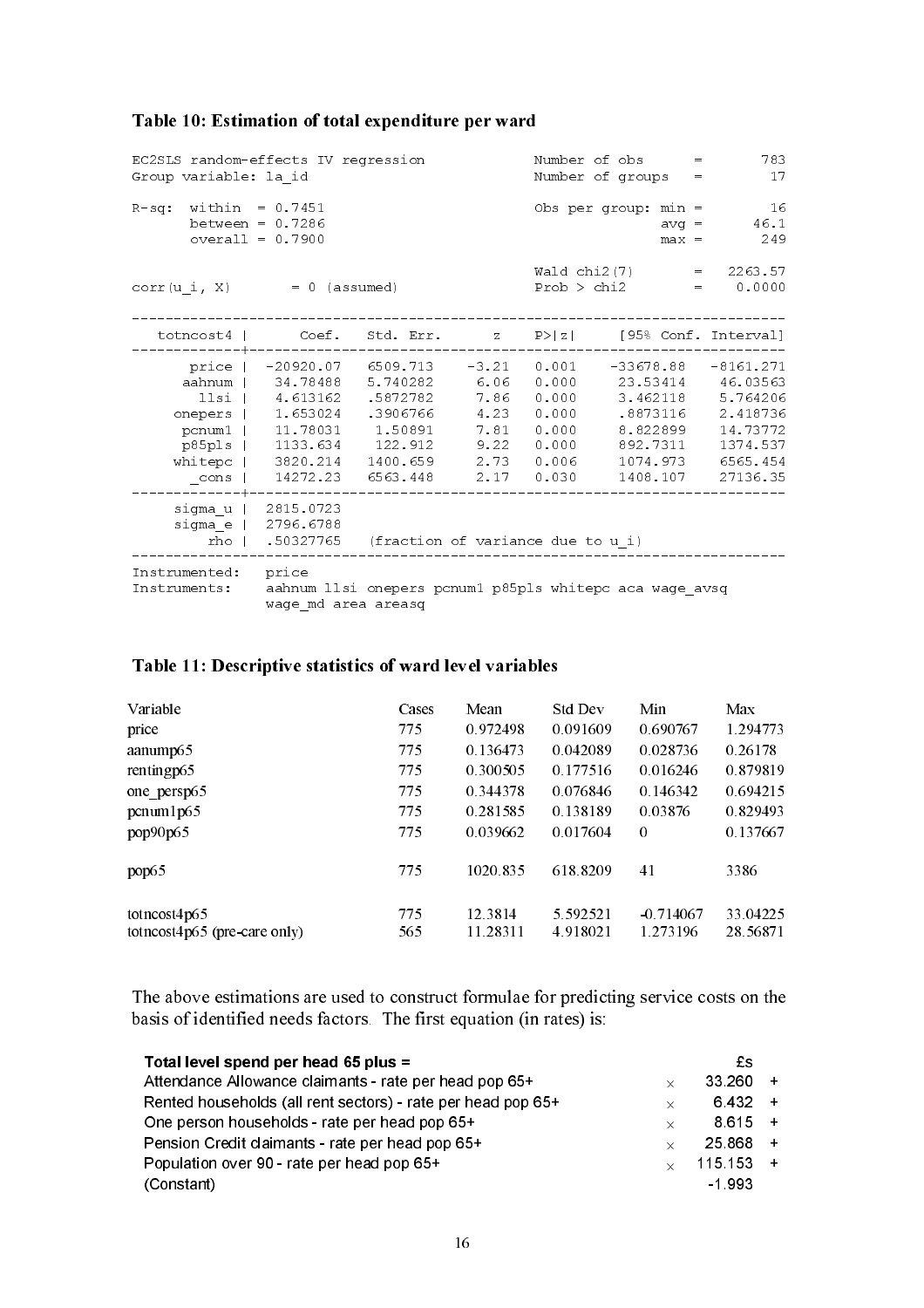This can be applied at CSSR level using the rates as described for the CSSR to derive a total spend per head 65 plus. Total spend is then derived by multiplying by CSSR population 65 numbers.

The second equation is:

| Total level spend =                              |              | £s                             |  |
|--------------------------------------------------|--------------|--------------------------------|--|
| Attendance Allowance claimants - num             | $\times$     | 56.635                         |  |
| Number with limiting long-standing illness – num | $\mathbf{x}$ | 7.511                          |  |
| Number of one person households - num            | $\times$     | 2.691                          |  |
| Pension Credit claimants - num                   | $\times$     | 19 180                         |  |
| Population over 85 - rate per head pop 65+       | $\times$     | 1845 74 $\times$ num of wards  |  |
| $(Constant)^1$                                   |              | -4157.41 $\times$ num of wards |  |

Total spend is derived directly by applying total CSSR numbers for the first four variables. Population over 85 enters as a rate and so is scaled from ward to CSSR level by multiplying through by the number of wards in the CSSR (at the time of the analysis). Similarly the constant was derived by ward and so needs to be multiplying through by the number of wards. An exemplification of the second equation is given in Appendix B.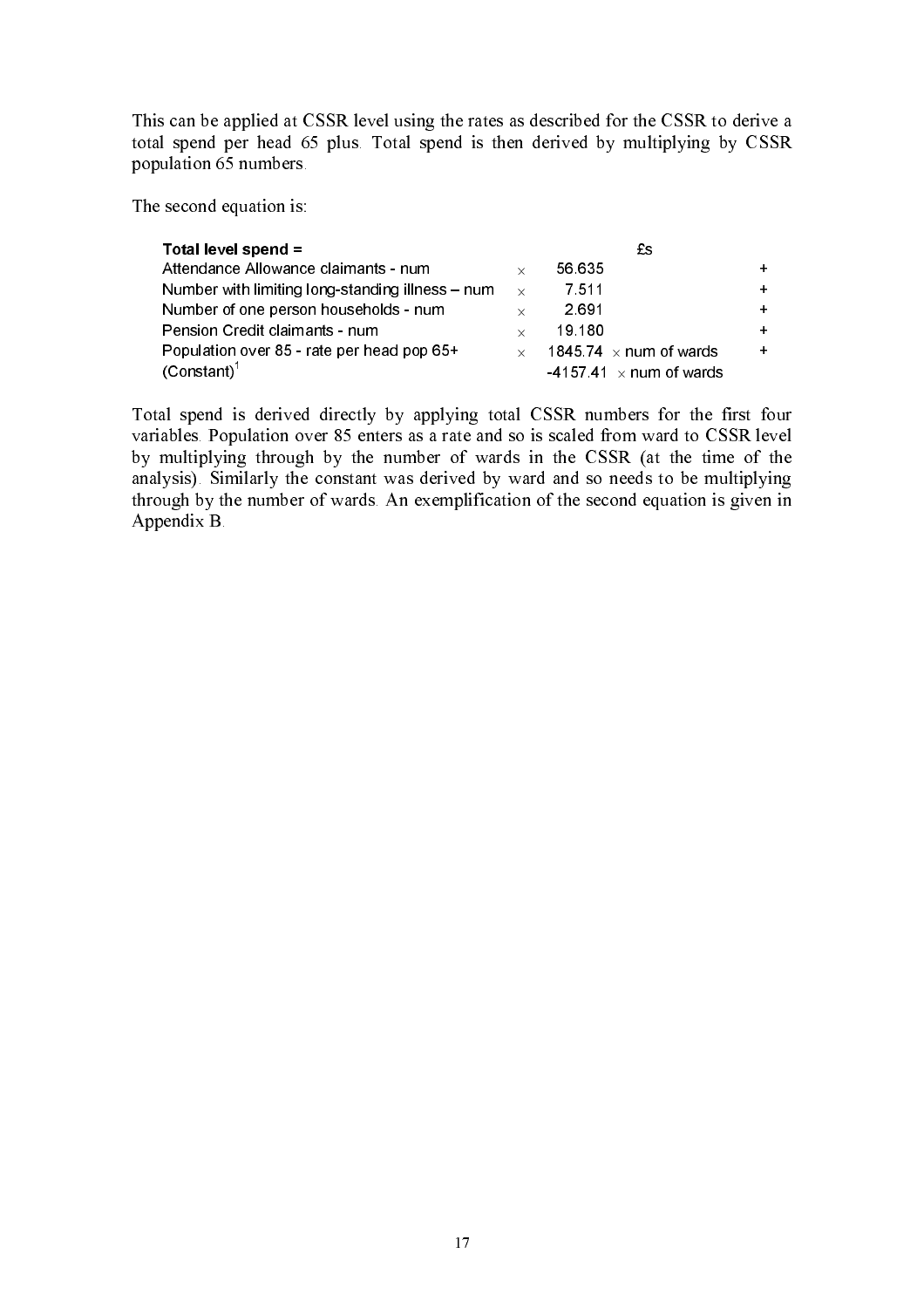# Appendix A

# Individual analysis data collection design

The relative numbers of admissions and of individuals receiving home care planned for the study, 1200 and 600 respectively, were based on the relative gross expenditure on care homes and home care, and the overall size of the study was based on budgetary considerations. National statistics on local authority supported residents in care homes indicated that a sample of 15 local authorities would yield the required number of admissions, after allowing for refusals and incomplete data. The survey of home care clients would then be undertaken in the same local authorities.

## Selection of CSSRs

An initial sample of 25 authorities was selected from the 148 local authorities in England with responsibilities for social services, excluding the City of London and the Isles of Scilly. The 148 local authorities were stratified according to the proportion of non-white individuals among the population aged 75 and over, and by type of authority (county councils, London boroughs, metropolitan districts and unitary authorities). The strata were ordered geographically, and a systematic sample was selected from each stratum: 10 of the 28 authorities with high ethnic minority populations and 15 of the 120 authorities with low ethnic minority populations were selected. Of these 25 local authorities, 14 agreed to participate, including 5 of the high ethnic minority stratum and 9 of the low ethnic minority stratum. In order to increase the number of admissions to care homes and improve the representation of counties, the ODPM approached the counties that were not selected for the original sample to recruit additional volunteers, and two further counties were recruited. The recruitment of additional authorities had little effect on increasing admissions of older people in ethnic minorities.

### Admissions to care homes

The number of expected admissions to care homes was based on three months of admissions (two months for late starters), from the 2003-04 statistics on supported residents admitted to permanent care (Department of Health, 2004b). However, the number of admissions identified by the participating authorities was much lower than the expected number and the fieldwork had to be extended to compensate for this. In addition, the collection of financial information for individuals was based on the financial assessment by the local authority, which would follow the care assessment. In consequence, the survey did not yield sufficient cases for analysis in time for the current report. Fieldwork is continuing in order to generate a larger dataset for analysis for the full report in September 2005.

### Home care recipients

The home care study was conducted in 13 of the 16 local authorities. One authority required that selected service recipients opt-in to the survey, rather than be given the choice to opt out, and one of the two additional counties declined to participate. In addition, one of the other counties withdrew from the home care survey during the fieldwork period. A 50 per cent response rate was assumed for the survey, but several authorities experienced much higher levels of opting out. In some authorities the sample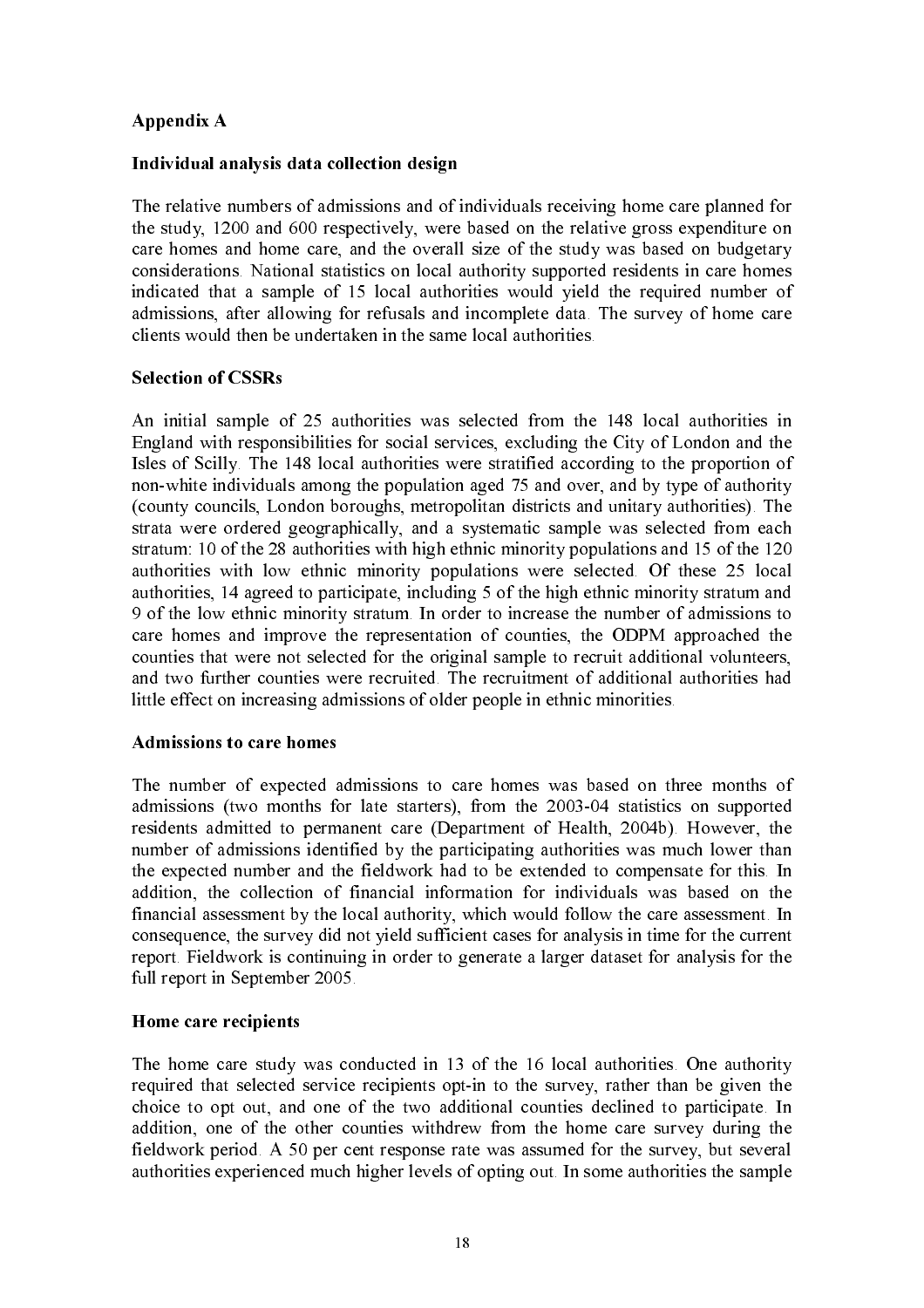size was increased, and a further sample was drawn in three authorities. As in the survey of admissions, the collection of financial information from local authorities has been delayed and fieldwork is continuing to generate a more complete dataset.

Within each local authority, home care clients were stratified by the intensity of the service they received: non-intensive (up to 10 hours per week) and intensive (over 10 hours per week). Calculations based on sampling theory and the available statistics on home care (Department of Health, 2004a) suggested that equal-sized samples of nonintensive and intensive home care recipients were appropriate for the survey. The sample of clients was selected systematically from each stratum. The selection of home care clients was based on the number of individuals receiving home care. However, in some authorities sampling in proportion to the number of clients resulted in rather small or rather large numbers of individuals, and the selected number was adjusted to produce at least 30 respondents, with the maximum number adjusted downwards to yield an overall sample of 600 cases. The calculated numbers were then doubled, on the assumption of a 50 per cent overall response rate. Although the initial sample was selected on the assumption of a 50 per cent response rate, several authorities experienced much higher levels of opting out. This was slightly higher for individuals in the intensive stratum, but not substantially so. The sample numbers were increased where local authorities agreed. For the analysis, the home care respondents have been weighted appropriately to represent those receiving intensive and non-intensive home care services.

# Continuing fieldwork

In order to maximise the number of completed questionnaires for analysis for the final report, PSSRU has taken over the fieldwork from NOP.

In relation to the survey of admissions to care homes, as we report in the main text, for the analysis full (both needs and financial) data were available for 338 cases. The data collection is ongoing and full information is now available for 547 individuals. In total 998 people have provided consent for their information to be used. Efforts are being made to obtain outstanding information for all those who have given their consent. In addition, the participating authorities have been asked to provide information about the total number of admissions during the period that they participated. From those that have supplied this to date it is clear that a high proportion of cases (over half) were not identified during the fieldwork period. Councils are being asked whether they can indicate why this is. The analysis in the final report will be based on the data collected from this survey, instead of the data from the 1995 survey and include the results of our discussions with the councils about omitted admissions.

The interviewing stage of the home care survey has been completed, but outstanding financial information is being collected from the local authorities that agreed to provide this. Once this exercise has been completed, data should be available for 397 individuals. In addition to the finance information, information about the home care users who refused to be interviewed is being collected from the participating authorities in order to examine the representativeness of the sample, and this will be discussed in the final report.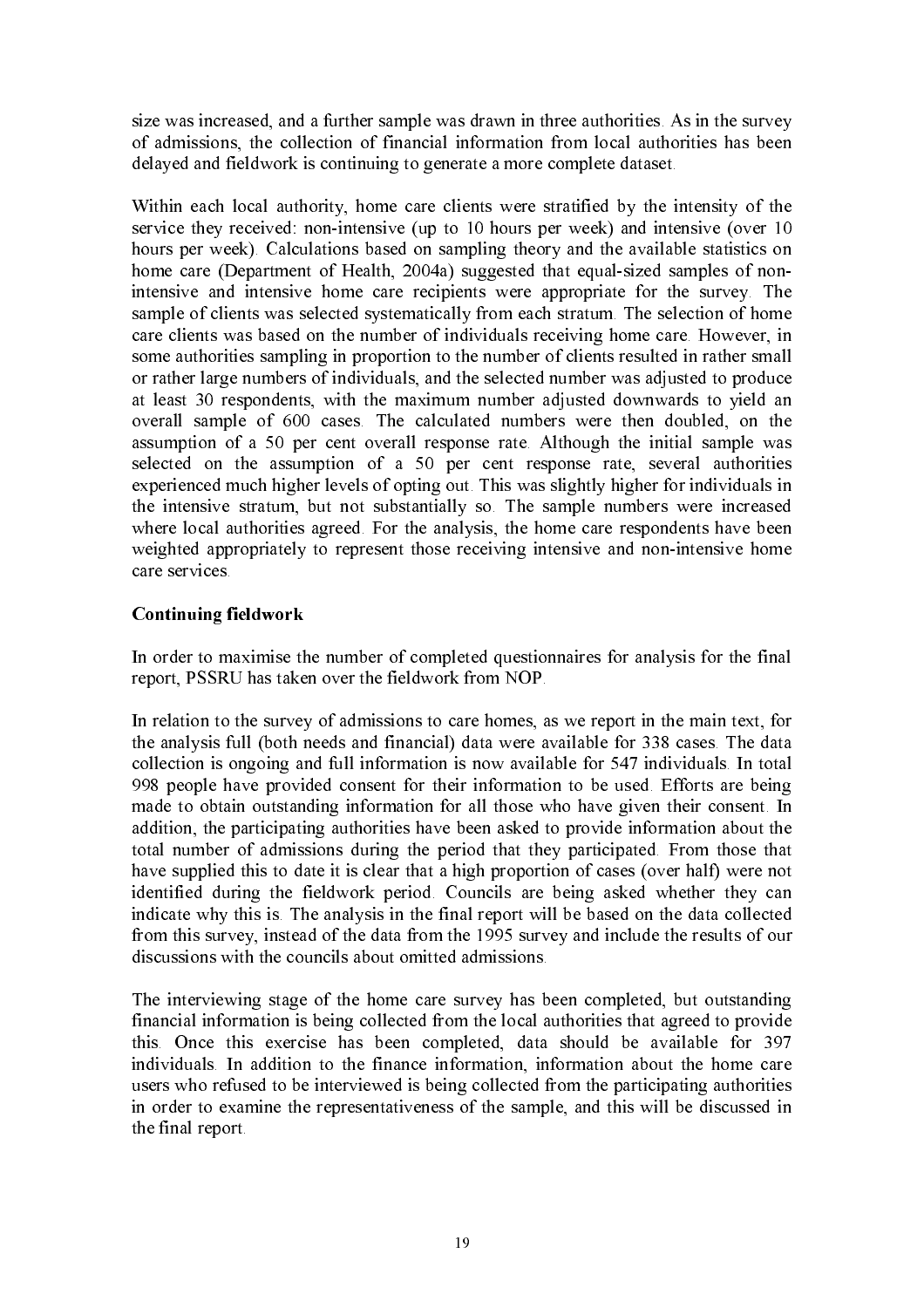# Appendix B

### Predicted total expenditure – small area analyses model 2

| Laname                  | <b>Cssrc</b><br>ode | Aahnu<br>m   | Lisi            | Oneper         | P8589<br>pc | P90<br>pc    | War<br>dcnt | Pcnum         | Predcost          |
|-------------------------|---------------------|--------------|-----------------|----------------|-------------|--------------|-------------|---------------|-------------------|
| Cumbria                 | 102                 | 8905         | 97706           | 62824          | 1 3 8       | 0.73         | 168         | 21400         | 1771513           |
| Northumberland          | 104                 | 4795         | 64154           | 37831          | 137         | 068          | 120         | 15350         | 1104086           |
| Gateshead               | 106                 | 2585         | 45717           | 28176          | 1.18        | 0.54         | 22          | 13315         | 799380            |
| Newcastle-upon-<br>Tyne | 107                 | 3585         | 55962           | 39101          | 1.29        | 0.59         | 26          | 16340         | 1024136           |
| North Tyneside          | 108                 | 2550         | 41787           | 28027          | 1.26        | 067          | 20          | 12045         | 752837            |
| South Tyneside          | 109                 | 2425         | 35998           | 21438          | 1 13        | 0.54         | 20          | 11040         | 655669            |
| Sunderland              | 110                 | 4325         | 67530           | 34137          | 098         | 0.47         | 25          | 18925         | 1170000           |
| Hartlepool              | 111                 | 1110         | 21590           | 11413          | 0.98        | 0.47         | 17          | 6155          | 348620            |
| Middlesbrough           | 112                 | 1650         | 30081           | 17042          | 0.95        | 0.43         | 23          | 8230          | 486070            |
| Redcar & Cleveland      | 113                 | 1690         | 32437           | 16031          | 1.17        | 0.52         | 22          | 7870          | 510603            |
| Stockton-on-Tees        | 114                 | 1790         | 35438           | 20485          | 0.95        | 0.43         | 30          | 8910          | 545272            |
| Durham                  | 116                 | 7180         | 121024          | 60612          | 1 19        | 0.58         | 135         | 30555         | 1946403           |
| Darlington              | 117                 | 1085         | 19974           | 13441          | 1.35        | 068          | 24          | 5225          | 338012            |
| <b>Barnsley</b>         | 204                 | 2970         | 55054           | 25760          | 1.16        | 0.56         | 22          | 12300         | 865344            |
| Doncaster               | 205                 | 3715         | 65773           | 32755          | 1.12        | 0.50         | 21          | 15145         | 1058548           |
| Rotherham               | 206                 | 3145         | 55610           | 27828          | 1.14        | 0.50         | 22          | 13845         | 911382            |
| Sheffield               | 207                 | 5905         | 105815          | 68761          | 1.40        | 067          | 29          | 31000         | 1899092           |
| <b>Bradford</b>         | 209                 | 4655         | 86486           | 51991          | 1.17        | 0.60         | 30          | 25705         | 1519476           |
| Calderdale              | 210                 | 1810         | 35322           | 24661          | 1 3 6       | 0 63         | 18          | 9445          | 606624            |
| Kirklees                | 211                 | 3225         | 69910           | 48121          | 1.17        | 0.60         | 24          | 18590         | 1172444           |
| Leeds                   | 212                 | 6340         | 128647          | 95451          | 1.25        | 064          | 33          | 33420         | 2201158           |
| Wakefield               | 213                 | 4195         | 70697           | 37439          | 1.11        | 0.48         | 21          | 15445         | 1139915           |
| East Riding             | 214                 | 3525         | 56888           | 35403          | 145         | 0.73         | 26          | 14745         | 1001545           |
| Kingston-upon-Hull      | 215                 | 2385         | 50318           | 35106          | 1.18        | 0.53         | 23          | 16235         | 895861            |
| North East              | 216                 | 1735         | 30019           | 18832          | 1.29        | 064          | 15          | 9245          | 542813            |
| Lincolnshire            |                     |              |                 |                |             |              |             |               |                   |
| North Lincolnshire      | 217                 | 1495         | 29365           | 17375          | 1.22        | 0.58         | 17          | 7990          | 491047            |
| North Yorkshire         | 218                 | 6480         | 97316           | 66122          | 155         | 0.80         | 173         | 22290         | 1735490           |
| York                    | 219                 | 1950         | 30064           | 23529          | 1 3 6       | 0.70         | 22          | 6415          | 514802            |
| <b>Bolton</b>           | 304                 | 3595         | 53084           | 33047          | 1.17        | 0.55         | 20          | 13675         | 933895            |
| <b>Bury</b>             | 305                 | 2260         | 34264           | 21507          | 1.19        | 0.62         | 16          | 8180          | 587065            |
| Manchester              | 306                 | 4955         | 84507           | 65478          | 1.10        | 0.51         | 33          | 26265         | 1556225           |
| Oldham                  | 307                 | 2925         | 44064           | 25918          | 1.16        | 0.55         | 20          | 11105         | 759351            |
| Rochdale                | 308                 | 2370         | 42330           | 25339          | 1.05        | 0.54         | 20          | 10990         | 706700            |
| Salford                 | 309                 | 3550         | 49312           | 34588          | 1.22        | 0.60         | 20          | 13940         | 915937            |
| Stockport               | 310                 | 4015         | 50298           | 36525          | 1 3 4       | 0.64         | 21          | 11645         | 916276            |
| Tameside                | 311                 | 3095         | 44457           | 27889          | 1.20        | 0.56         | 19          | 11715         | 791690            |
| Trafford                | 312                 | 3395         | 37241           | 28220          | 1.28        | 0.63         | 21          | 8745          | 702403            |
| Wigan                   | 313                 | 4535         | 67308           | 34639          | 1.02        | 0.42         | 24          | 15765         | 1122005           |
| Knowsley                | 315                 | 2275         | 37103           | 17572          | 0.81        | 0.36         | 22          | 10580         | 613792            |
| Liverpool               | 316                 | 6960         | 108271          | 69386          | 1.12        | 0.51         | 33          | 31415         | 1958784           |
| Sefton                  | 317                 | 5395         | 62839           | 35747          | 148         | 079          | 22          | 16230         | 1185749           |
| St Helens               | 318                 | 2880         | 41665           | 20167          | 1.06        | 0.47         | 18          | 9650          | 691420            |
| Wirral                  | 319                 | 5780         | 70336           | 43077          | 1.52        | 0.72         | 22          | 17055         | 1298196           |
|                         |                     |              |                 |                | 1.27        |              |             |               |                   |
| Cheshire<br>Halton      | 320<br>321          | 8625<br>1520 | 117251<br>25440 | 77340<br>13101 | 0.88        | 0.64<br>0.40 | 163         | 24540<br>6005 | 1946467<br>389910 |
|                         | 322                 |              |                 |                |             |              | 21          |               |                   |
| Warrington              |                     | 2210         | 34177           | 21454          | 1.03        | 0.49         | 22          | 7690          | 557363            |
| Lancashire              | 323                 | 16140        | 228926          | 137149         | 1.33        | 0.69         | 258         | 53310         | 3913299           |
| Blackburn w Darwen      | 324                 | 1980         | 27846           | 16006          | 1.04        | 0.51         | 23          | 7150          | 471686            |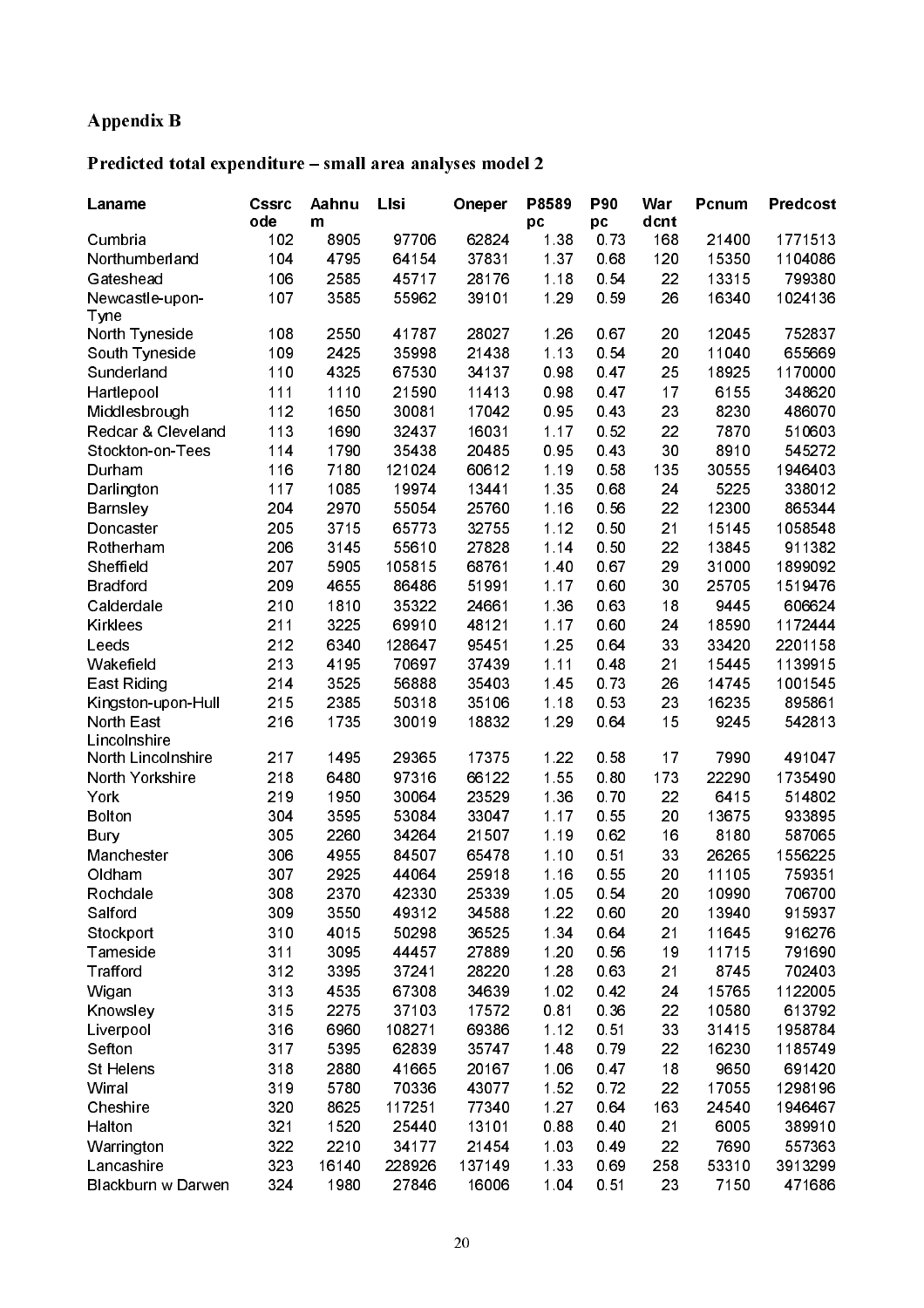| Blackpool                 | 325 | 2515  | 36184  | 23261  | 1.65  | 0.84 | 21  | 9865  | 675241  |
|---------------------------|-----|-------|--------|--------|-------|------|-----|-------|---------|
| Warwickshire              | 404 | 6640  | 84795  | 58698  | 1.27  | 0.60 | 105 | 20085 | 1482050 |
| Birmingham                | 406 | 13765 | 192023 | 129701 | 1.20  | 0.55 | 39  | 59385 | 3673796 |
| Coventry                  | 407 | 4280  | 55848  | 38312  | 1.21  | 0.54 | 18  | 15865 | 1052588 |
| Dudley                    | 408 | 4455  | 58265  | 33806  | 1.19  | 0 53 | 24  | 17575 | 1094431 |
| Sandwell                  | 409 | 4880  | 61448  | 35066  | 1.19  | 0 53 | 24  | 20770 | 1207080 |
| Solihull                  | 410 | 2405  | 32577  | 21261  | 1.22  | 0.58 | 17  | 7785  | 573237  |
| Walsall                   | 411 | 4025  | 51790  | 27663  | 1.12  | 0.49 | 20  | 16165 | 977737  |
| Wolverhampton             | 412 | 3455  | 50079  | 30837  | 1.25  | 0.58 | 20  | 15820 | 942650  |
| Staffordshire             | 413 | 11110 | 148004 | 83368  | 1.11  | 0.54 | 174 | 33635 | 2416500 |
| Stoke-on-Trent            | 414 | 3335  | 57522  | 32512  | 1 1 9 | 0 53 | 20  | 13790 | 953269  |
| Herefordshire             | 415 | 3065  | 31435  | 21271  | 151   | 075  | 40  | 7470  | 610779  |
| Worcestershire            | 416 | 7355  | 90433  | 59146  | 1 3 6 | 066  | 121 | 21755 | 1618846 |
| Shropshire                | 417 | 4565  | 50793  | 32578  | 145   | 076  | 106 | 12665 | 961950  |
| <b>Telford and Wrekin</b> | 418 | 1900  | 28446  | 16551  | 093   | 0.40 | 33  | 6730  | 438708  |
| Lincolnshire              | 503 | 8200  | 125104 | 73440  | 1 3 9 | 068  | 188 | 33065 | 2174593 |
| Northamptonshire          | 504 | 6725  | 97651  | 70646  | 1.10  | 0.54 | 150 | 24335 | 1602052 |
| Derbyshire                | 506 | 11375 | 147894 | 85400  | 131   | 0 63 | 179 | 33815 | 2527779 |
| Derby                     | 507 | 3365  | 42862  | 28846  | 1.26  | 0.58 | 17  | 11130 | 790685  |
| Leicestershire            | 508 | 6755  | 94171  | 61561  | 1.21  | 0.58 | 133 | 21955 | 1563857 |
| Leicester                 | 509 | 2560  | 52500  | 36179  | 1.16  | 0.59 | 22  | 16795 | 938415  |
| Rutland                   | 510 | 335   | 4945   | 3377   | 137   | 0.72 | 16  | 960   | 78820   |
| Nottinghamshire           | 511 | 9775  | 149452 | 86078  | 1.25  | 0.61 | 156 | 30755 | 2384293 |
| Nottingham                | 512 | 3245  | 53687  | 43571  | 1.12  | 0 53 | 20  | 14670 | 963426  |
| Hertfordshire             | 606 | 11890 | 145618 | 115758 | 1 2 3 | 0.60 | 193 | 32300 | 2548074 |
| Norfolk                   | 607 | 10920 | 154279 | 100242 | 168   | 0.85 | 205 | 40745 | 2932478 |
| Oxfordshire               | 608 | 5430  | 80939  | 65302  | 1 25  | 0 63 | 137 | 16985 | 1321804 |
| Suffolk                   | 609 | 9000  | 114292 | 80719  | 154   | 075  | 175 | 28865 | 2149797 |
| Bedfordshire              | 610 | 3530  | 54543  | 40710  | 1.10  | 0.50 | 75  | 12510 | 868328  |
| Luton                     | 611 | 1605  | 28213  | 20371  | 087   | 0.42 | 19  | 7360  | 465048  |
| <b>Buckinghamshire</b>    | 612 | 3995  | 61328  | 46812  | 1.27  | 0.70 | 108 | 12175 | 988605  |
| <b>Milton Keynes</b>      | 613 | 1675  | 29104  | 22488  | 078   | 0.37 | 23  | 6285  | 447735  |
| <b>Bracknell Forest</b>   | 614 | 605   | 12864  | 11739  | 0.82  | 0.41 | 18  | 2610  | 178572  |
| <b>West Berkshire</b>     | 615 | 990   | 17911  | 14076  | 1.05  | 0.54 | 30  | 3585  | 260563  |
| Reading                   | 616 | 820   | 19315  | 17397  | 1.17  | 0 53 | 16  | 4420  | 306800  |
| Slough                    | 617 | 680   | 17013  | 12434  | 0.84  | 0 37 | 14  | 4240  | 254149  |
| Windsor &                 | 618 | 915   | 16803  | 15160  | 1.29  | 0.64 | 23  | 3490  | 272081  |
| Maidenhead                |     |       |        |        |       |      |     |       |         |
| Wokingham                 | 619 | 810   | 16426  | 12963  | 0.90  | 0.48 | 25  | 2600  | 213750  |
| <b>Essex</b>              | 620 | 15330 | 215471 | 152477 | 1.35  | 0.64 | 267 | 51345 | 3754937 |
| Southend                  | 621 | 2260  | 30680  | 25007  | 1.98  | 1.06 | 17  | 8085  | 605521  |
| Thurrock                  | 622 | 1270  | 23016  | 16012  | 0.85  | 0.40 | 20  | 5455  | 355518  |
| Cambridgeshire            | 623 | 5790  | 80771  | 60180  | 1 2 8 | 0.64 | 123 | 18380 | 1372256 |
| Peterborough              | 624 | 1915  | 26285  | 19652  | 1.03  | 0.50 | 24  | 6855  | 458253  |
| Camden                    | 702 | 1550  | 31317  | 42217  | 0.89  | 0.47 | 18  | 8330  | 566751  |
| Greenwich                 | 703 | 1620  | 37230  | 34002  | 1 1 3 | 0.52 | 17  | 9000  | 616615  |
| Hackney                   | 704 | 1755  | 36641  | 34805  | 0.70  | 0.39 | 19  | 10415 | 627276  |
| Hammersmith &             | 705 | 925   | 24228  | 30385  | 0.87  | 0.40 | 16  | 6235  | 406717  |
| Fulham                    |     |       |        |        |       |      |     |       |         |
| Islington                 | 706 | 1470  | 31414  | 36305  | 0.71  | 0.34 | 16  | 8750  | 549232  |
| Kensington &              | 707 | 970   | 21625  | 38454  | 1.04  | 0.54 | 18  | 5380  | 401705  |
| Chelsea                   |     |       |        |        |       |      |     |       |         |
| Lambeth                   | 708 | 1295  | 38313  | 44924  | 0.70  | 0.33 | 21  | 10675 | 639386  |
| Lewisham                  | 709 | 1425  | 38823  | 37413  | 0.95  | 0.47 | 18  | 9985  | 636856  |
| Southwark                 | 710 | 1565  | 38201  | 39509  | 078   | 0.36 | 21  | 10750 | 644965  |
| <b>Tower Hamlets</b>      | 711 | 1560  | 33714  | 30573  | 0.59  | 0.25 | 17  | 11350 | 597237  |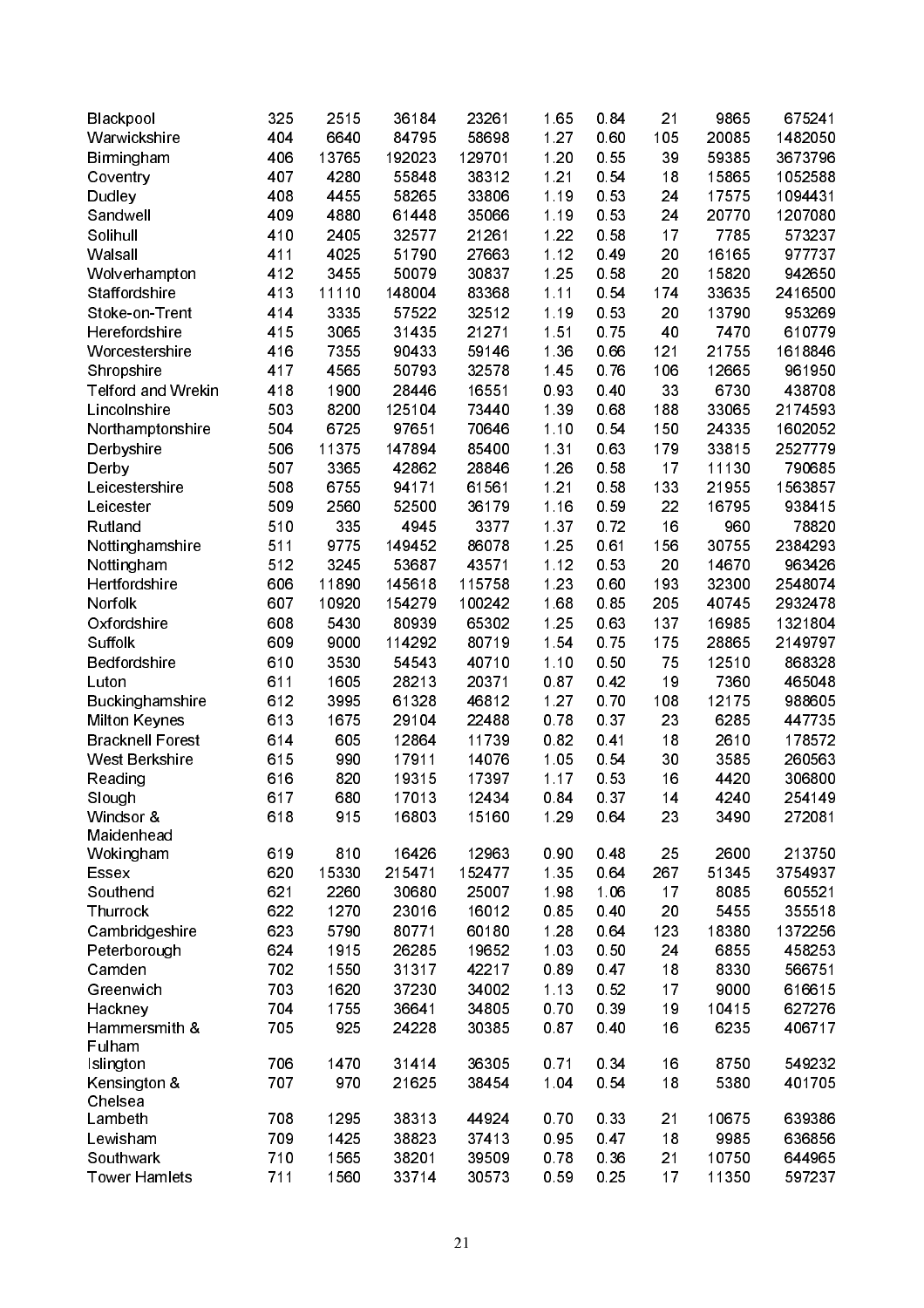| Wandsworth<br>Westminster       | 712<br>713 | 1405<br>1280 | 34822<br>26773  | 42288<br>44914 | 0.92<br>1.02 | 0.48<br>0.49 | 20<br>20   | 9470<br>7685   | 605103<br>514459 |
|---------------------------------|------------|--------------|-----------------|----------------|--------------|--------------|------------|----------------|------------------|
| City of London                  | 714        | 70           | 956             | 2623           | 1 3 9        | 0.36         | 25         | 155            |                  |
| Barking &                       | 716        | 2285         | 32552           | 20713          | 1.17         | 0.57         | 17         | 8080           | 568554           |
| Dagenham                        |            |              |                 |                |              |              |            |                |                  |
| <b>Barnet</b>                   | 717        | 3025         | 45948           | 39751          | 1.46         | 0.78         | 21         | 10545          | 825196           |
| <b>Bexley</b>                   | 718        | 1955         | 34061           | 25763          | 1.29         | 0.57         | 21         | 6900           | 553025           |
| <b>Brent</b>                    | 719        | 1720         | 41099           | 28948          | 0.87         | 0.42         | 21         | 11155          | 660668           |
| <b>Bromley</b>                  | 720        | 2600         | 44443           | 38806          | 1 4 4        | 0.74         | 22         | 8645           | 748377           |
| Croydon                         | 721        | 2230         | 48663           | 46069          | 1 0 8        | 0.56         | 24         | 10530          | 790632           |
| Ealing                          | 722        | 2015         | 45401           | 36055          | 0.96         | 0.45         | 23         | 10945          | 726329           |
| Enfield                         | 723        | 2775         | 44197           | 34681          | 1.28         | 0.67         | 21         | 10770          | 777315           |
| Haringey                        | 724        | 1515         | 33590           | 33053          | 076          | 0.40         | 19         | 9435           | 569710           |
| Harrow                          | 725        | 2115         | 30783           | 20705          | 1.43         | 0.71         | 21         | 7350           | 543336           |
|                                 | 726        | 2555         | 38477           | 25618          | 1 30         | 0.58         | 18         | 8890           | 660790           |
| Havering                        | 727        | 1995         | 36162           | 27694          | 1.19         | 0.54         | 22         | 7380           | 579471           |
| Hillingdon                      | 728        | 1215         | 31681           | 25383          | 0.93         | 0.44         | 20         | 7715           | 490484           |
| Hounslow                        |            |              |                 |                |              |              |            |                |                  |
| Kingston-upon-<br><b>Thames</b> | 729        | 945          | 19067           | 19740          | 1.35         | 068          | 16         | 3690           | 314067           |
| Merton                          | 730        | 1105         | 25875           | 25351          | 1.14         | 0.57         | 20         | 5510           | 410818           |
| Newham                          | 731        | 2315         | 42249           | 31251          | 0.66         | 0.31         | 20         | 11485          | 705495           |
|                                 | 732        | 2580         | 38906           | 26852          | 1.24         | 0.61         | 21         | 8835           | 664470           |
| Redbridge                       |            |              |                 |                |              |              |            |                | 369060           |
| Richmond-upon-<br>Thames        | 733        | 1075         | 21346           | 27043          | 1.40         | 0.69         | 18         | 4195           |                  |
| Sutton                          | 734        | 1440         | 26617           | 25273          | 137          | 0.68         | 18         | 5405           | 446438           |
| <b>Waltham Forest</b>           | 735        | 2000         | 36110           | 29727          | 1.09         | 0.55         | 20         | 9545           | 624967           |
| Isle of Wight                   | 803        | 1890         | 29149           | 18052          | 207          | 1.11         | 48         | 7575           | 602032           |
|                                 | 805        | 9120         | 143171          | 122472         | 148          | 0.77         | 206        | 25570          | 2409274          |
| Surrey                          | 807        | 8000         |                 |                |              | 1.08         |            |                | 2416528          |
| <b>West Sussex</b>              | 809        | 4475         | 126678<br>75080 | 96617<br>48388 | 1.98<br>2.11 | 1.03         | 145<br>125 | 27995<br>16620 |                  |
| Dorset                          |            |              |                 |                |              |              |            |                | 1469998          |
| Bournemouth                     | 810        | 1905         | 32768           | 25481          | 2 2 3        | 1 32         | 18         | 8930           | 636979           |
| Poole                           | 811        | 1365         | 25535           | 17042          | 188          | 0.97         | 16         | 5985           | 447408           |
| Hampshire                       | 812        | 10565        | 185267          | 129186         | 1.32         | 0.68         | 249        | 36630          | 2922883          |
| Portsmouth                      | 813        | 1670         | 32554           | 25871          | $141$        | 0.68         | 14         | 7825           | 554611           |
| Southampton                     | 814        | 1800         | 37900           | 31465          | 1.25         | 0.57         | 16         | 9290           | 636708           |
| East Sussex                     | 815        | 6665         | 97459           | 69712          | 2 3 3        | 1 32         | 101        | 22515          | 1989860          |
| <b>Brighton &amp; Hove</b>      | 816        | 2135         | 44925           | 45046          | 1.71         | 0.91         | 21         | 11400          | 812486           |
| Wiltshire                       | 817        | 3655         | 65261           | 47409          | 1 3 9        | 0.70         | 120        | 14555          | 1067964          |
| Swindon                         | 819        | 1480         | 27476           | 21080          | 098          | 0.47         | 22         | 6735           | 443522           |
| Kent                            | 820        | 13360        | 229609          | 153797         | 144          | 0.74         | 283        | 54365          | 3894841          |
| <b>Medway Towns</b>             | 821        | 1745         | 38984           | 26879          | 0.90         | 0.43         | 22         | 8820           | 595692           |
| Cornwall                        | 902        | 6030         | 106036          | 64530          | 174          | 091          | 121        | 27560          | 1926786          |
| Gloucestershire                 | 904        | 5050         | 91164           | 69909          | 1.51         | 0.73         | 142        | 21890          | 1575489          |
| Somerset                        | 905        | 5855         | 90130           | 61180          | 1.81         | 0.91         | 144        | 21605          | 1712418          |
| Isles of Scilly                 | 906        | 5            | 278             | 239            | 1 3 9        | 0.79         | 5          | 65             | 3593             |
| Bath & North East<br>Somerset   | 908        | 1625         | 26787           | 21698          | 157          | 0.78         | 37         | 6420           | 481427           |
| <b>Bristol</b>                  | 909        | 4245         | 67739           | 54004          | 1.29         | 0.61         | 35         | 17690          | 1211081          |
| North Somerset                  | 910        | 2515         | 34915           | 23325          | 1.77         | 0.96         | 36         | 7890           | 650525           |
| South                           | 911        | 1980         | 35696           | 24374          | 1.04         | 0.52         | 35         | 7780           | 550340           |
| Gloucestershire                 |            |              |                 |                |              |              |            |                |                  |
| Devon                           | 912        | 8560         | 133756          | 86890          | 1.89         | 1.00         | 201        | 32745          | 2586028          |
| Plymouth                        | 913        | 2675         | 49546           | 32921          | 1 3 3        | 0.66         | 20         | 11215          | 817661           |
| Torbay                          | 914        | 2455         | 29867           | 19340          | 2 3 4        | 141          | 15         | 8660           | 622985           |